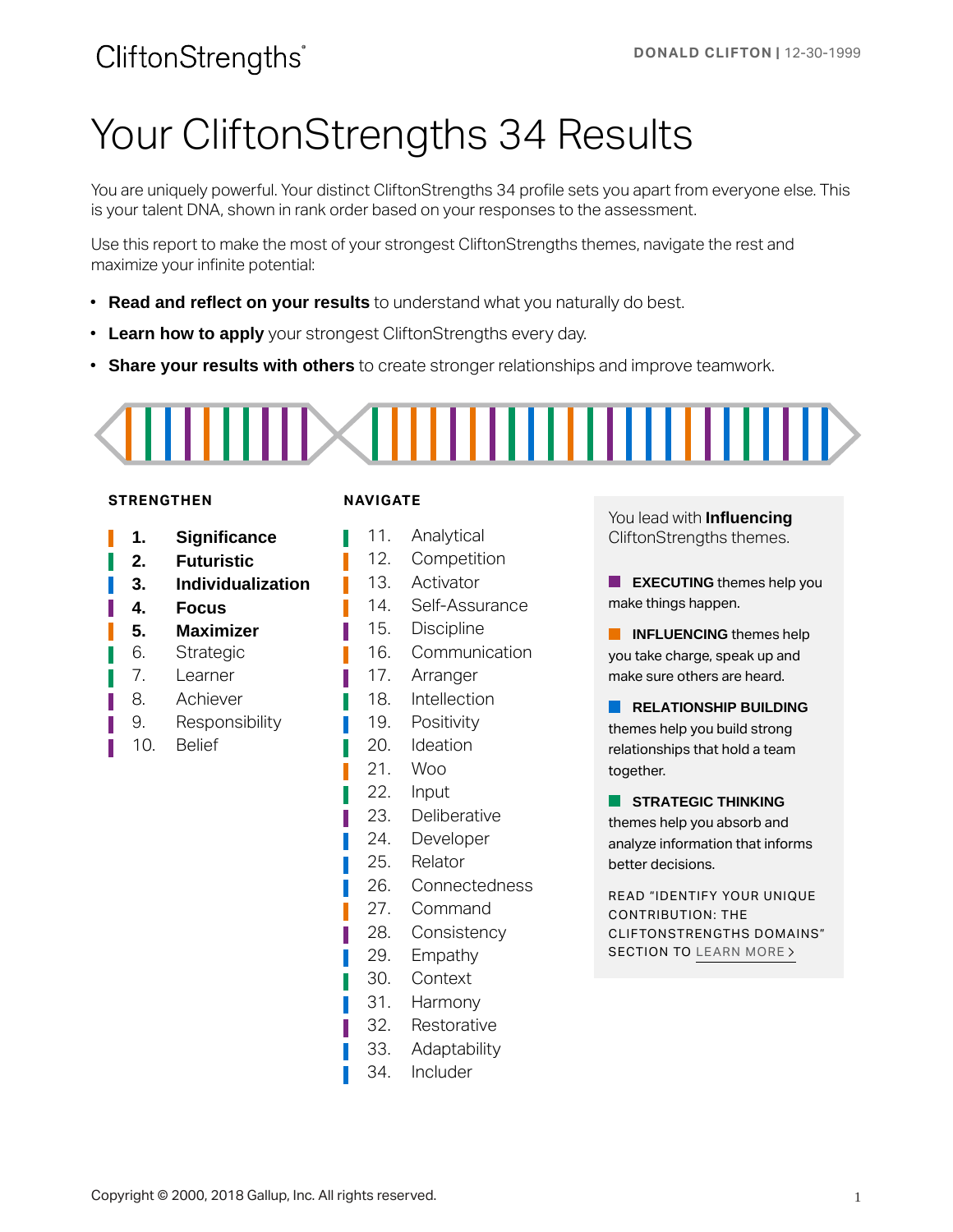# Unleash Your Infinite Potential: Your Strongest CliftonStrengths



- **1. Significance**
- **2. Futuristic**
- **3. Individualization**
- **4. Focus**
- **5. Maximizer**
- 6. Strategic
- 7. Learner
- 8. Achiever
- 9. Responsibility
- 10. Belief

**The CliftonStrengths at the top of your profile are the most powerful.** 

These themes represent how you are uniquely talented. They are the starting point for living your strongest life possible.

#### **Develop these CliftonStrengths to maximize your potential**

Your greatest chance to succeed — at work or anywhere else — lies in strengthening what you naturally do best and doing more of it.

#### **Start with your top five.**

They are your most powerful natural talents.

- 1. Read everything about your top CliftonStrengths. To make the most of your talents, you first need to understand them and how to describe them to others.
- 2. Reflect on who you are. Think about your experiences, your motivations and how you see yourself. Then, consider how your CliftonStrengths shape you: what you do, how you do it and why.
- 3. Use these CliftonStrengths every day. Start with the suggestions in this report for applying your most powerful CliftonStrengths.
- 4. Watch out for blind spots. Sometimes how you exhibit your strongest CliftonStrengths can cause unintended negative misperceptions. Read the "What Is a Weakness?" section to learn more about preventing your strongest CliftonStrengths from getting in your way.

#### **Then focus on your CliftonStrengths 6-10.**

Apply the same strategies to make the most of your next five CliftonStrengths. You will excel and become the absolute best version of yourself when you take a strengths-based approach to your life. Do more of what you do best, and you'll feel more engaged, empowered and energized.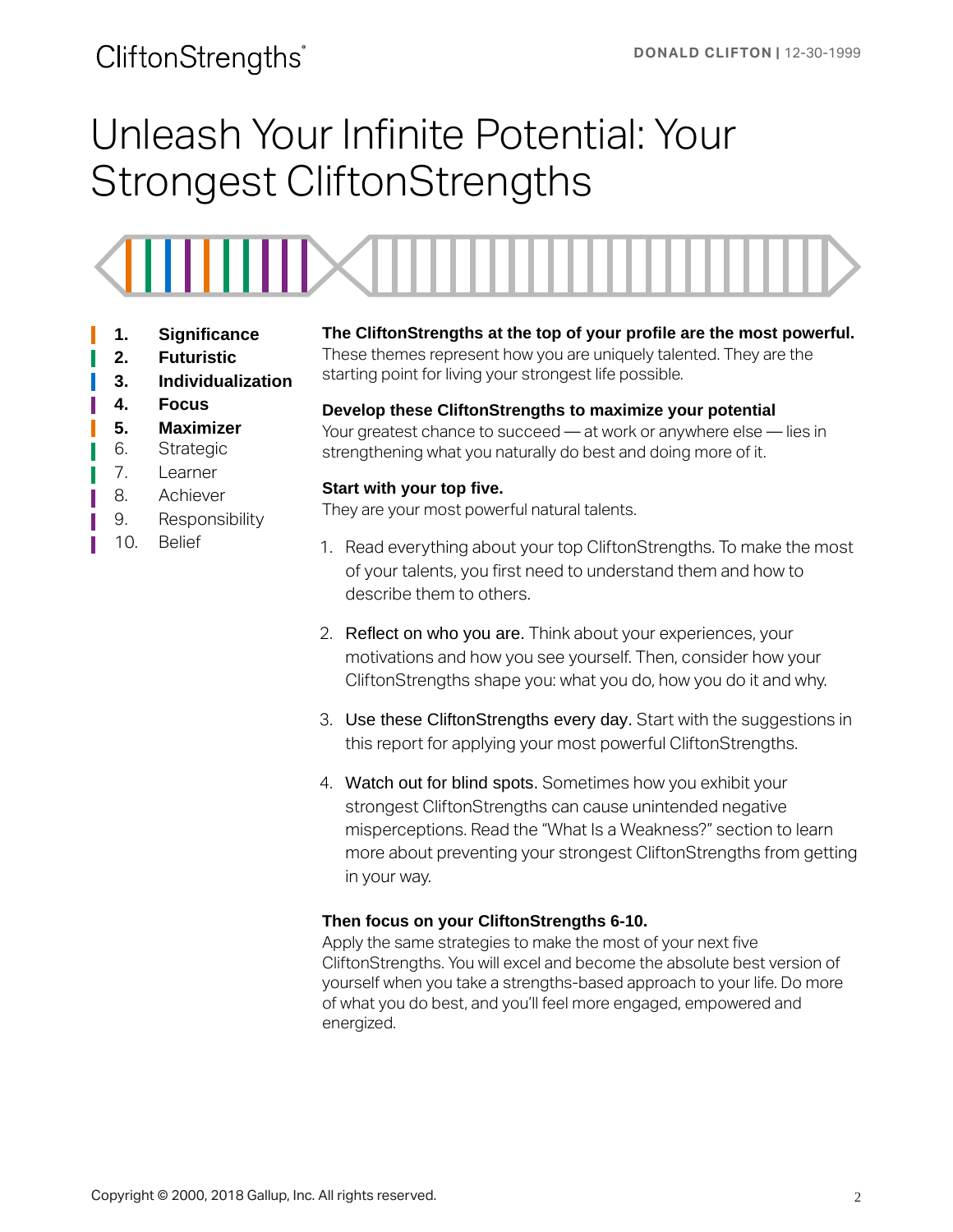#### **INFLUENCING**

# 1. Significance

#### **HOW YOU CAN THRIVE**

You want to make a big impact. You are independent and prioritize projects based on how much influence they will have on your organization or people around you.

#### **WHY YOUR SIGNIFICANCE IS UNIQUE**

*These personalized Strengths Insights are specific to your CliftonStrengths results.* 

Because of your strengths, you probably work diligently, persevering to the very end. You are gratified when people tell others you are a competent, trustworthy, and accomplished individual.

Driven by your talents, you are determined to be in charge of your own destiny. This is your life. You intend to be the ultimate decision maker regarding personal and professional matters.

It's very likely that you live your life at center stage. It is risky at times. However, it is the only way you will ever know how much people appreciate and love you. Being a person of prominence and achievement comes naturally to you. You easily capture the attention of others. You sense that you are most alive when you hear thunderous applause or receive accolades from those who realize you are important.

Chances are good that you contend that what you have to say is very important. You probably tell individuals or groups they would be wise to stop what they are doing and give you their undivided attention.

By nature, you seek to be held in high regard and admired as a person of worth. You are delighted when people want to spend time with you.

#### **WHY YOU SUCCEED USING SIGNIFICANCE**

You want to do important work and are determined to make a difference. You want others to respect you for your significant contribution and willingness to work hard to achieve success.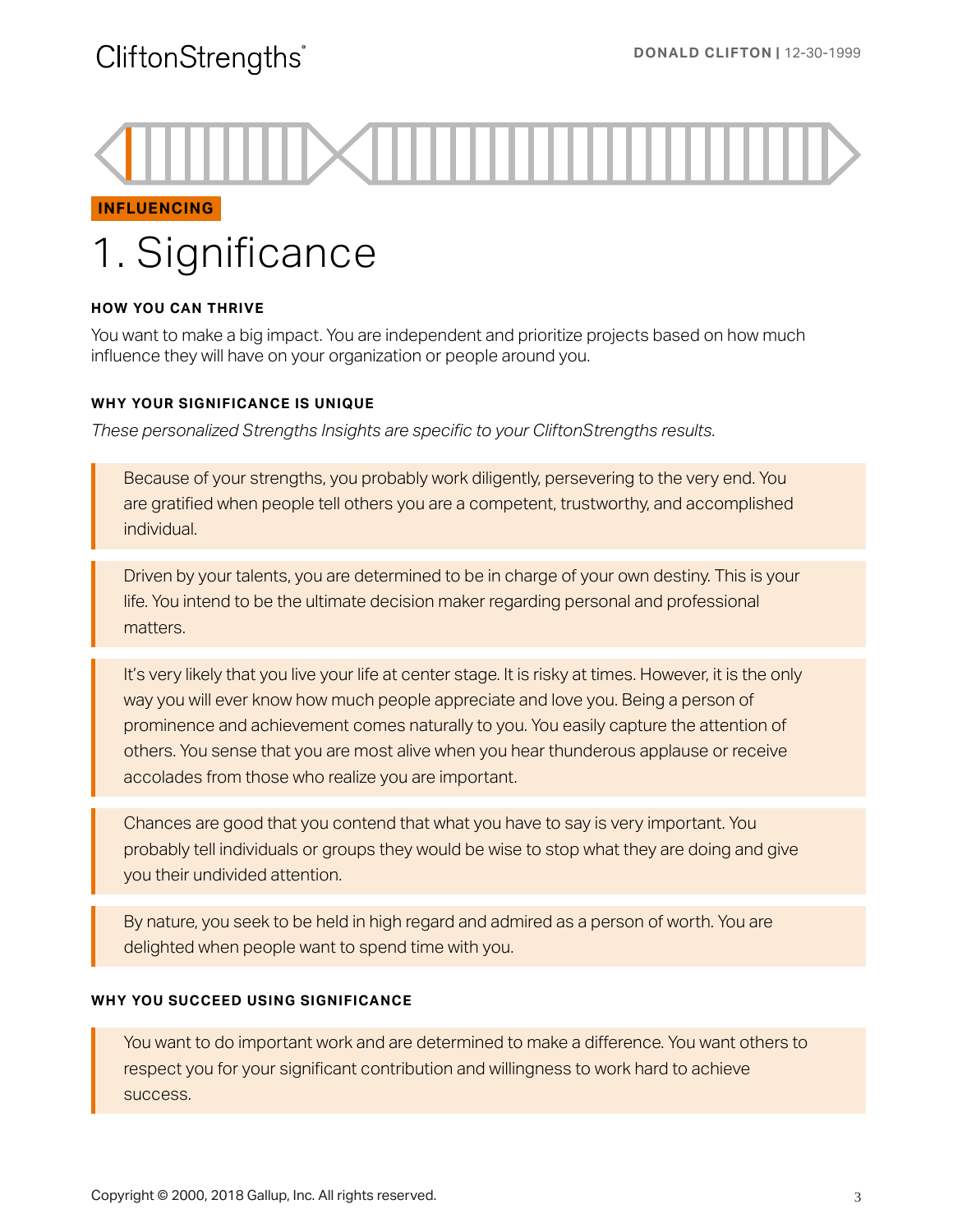#### **TAKE ACTION TO MAXIMIZE YOUR POTENTIAL**

Look for opportunities to do important work where you can help others raise the bar.

- Imagine the legacy you want to leave. Picture yourself in the future. When you look back on your life, what will you have done to make the world a better place?
- Make a list of the goals, achievements and qualifications you want to accomplish, and put them where you will see them every day. Use this list to inspire yourself.
- Tell the important people in your life how valuable their feedback and support are to you. You need appreciation and affirmation, and their words can motivate you.
- Stay focused on performance. Your strong Significance theme compels you to set outstanding goals.
- Write down your strengths, and refer to them often. Reminding yourself what you do best gives you the confidence to rebound when you don't get the feedback you need.

- Because of your strong Significance talents, people might perceive you as overly concerned about your reputation and success. Acknowledge that you will need to earn the respect of others through your actions and contributions.
- Sometimes you might mask your vulnerability or come across as overly controlled, and this can make it difficult for others to know how to support you. Consider the value of making others feel important by letting them know when you need help.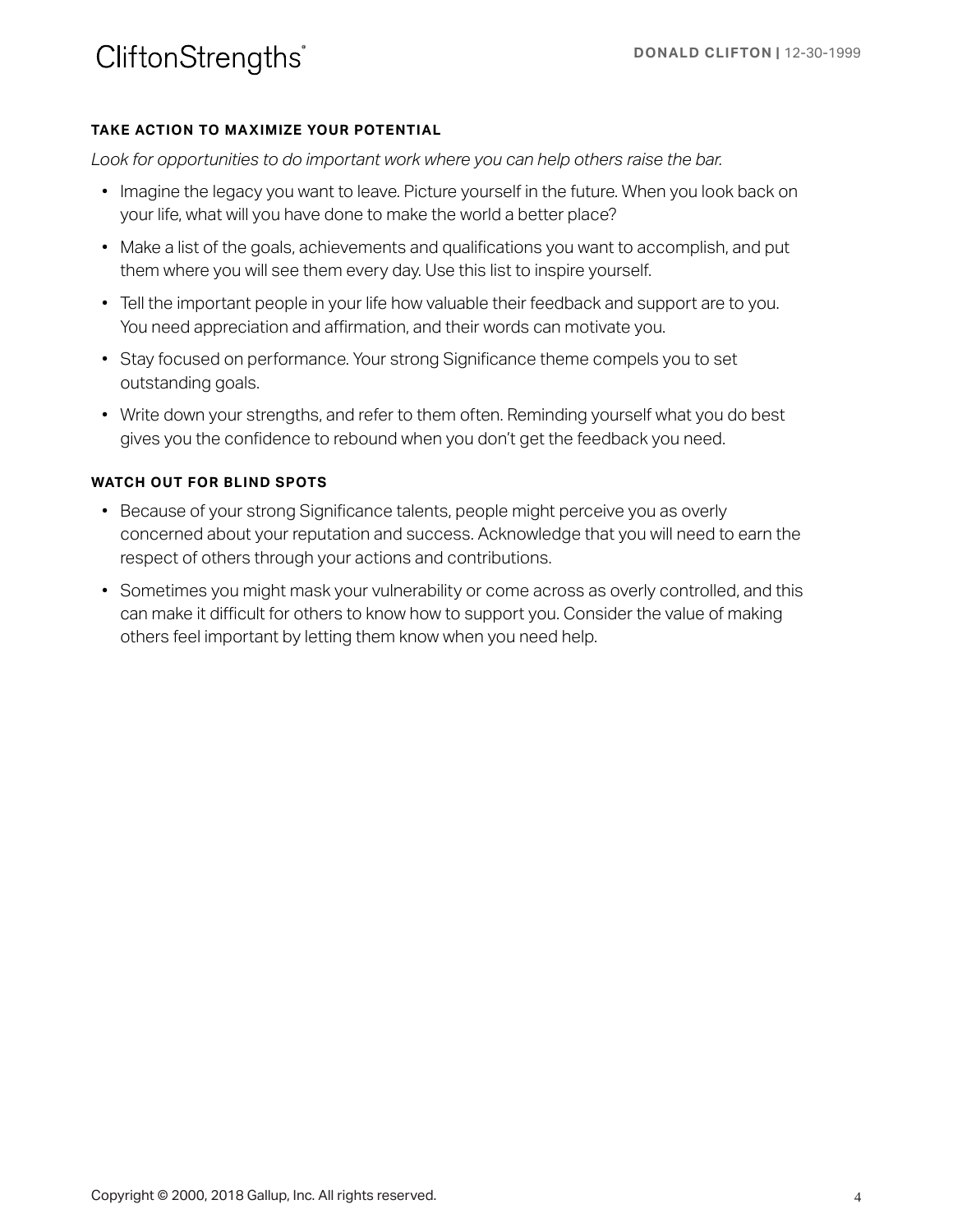

### **STRATEGIC THINKING**

# 2. Futuristic

#### **HOW YOU CAN THRIVE**

You are inspired by the future and what could be. You energize others with your visions of the future.

#### **WHY YOUR FUTURISTIC IS UNIQUE**

*These personalized Strengths Insights are specific to your CliftonStrengths results.* 

Instinctively, you like being an individual performer. Why? Working alone permits you to concentrate all your energy on what you want to accomplish in the coming months, years, or decades.

By nature, you sharpen your ideas about the future by spending time with possibility thinkers. These individuals regularly talk about inventions, medicines, designs, technologies, or food supplies that no one else has even considered.

Because of your strengths, you invest considerable time creating the future of your own choosing. You frequently share your ideas about what will be possible in the coming months, years, and decades. You probably capture people's attention whenever you describe in vivid detail what you imagine.

Chances are good that you crave moments alone with your thoughts. You consider whatever arouses your intellectual curiosity. Setting aside time each week to explore your ideas is not only a pleasurable but a necessary activity for you.

It's very likely that you sense you have an ability to create word pictures that describe the future. You can inspire people with your images of what can be. The individuals who most appreciate your forward thinking probably want and need to hear from you often.

#### **WHY YOU SUCCEED USING FUTURISTIC**

You are a visionary. Your powerful anticipation and detailed visualization of a better future can turn aspirations into reality. Your vision of tomorrow can inspire and push others to new heights.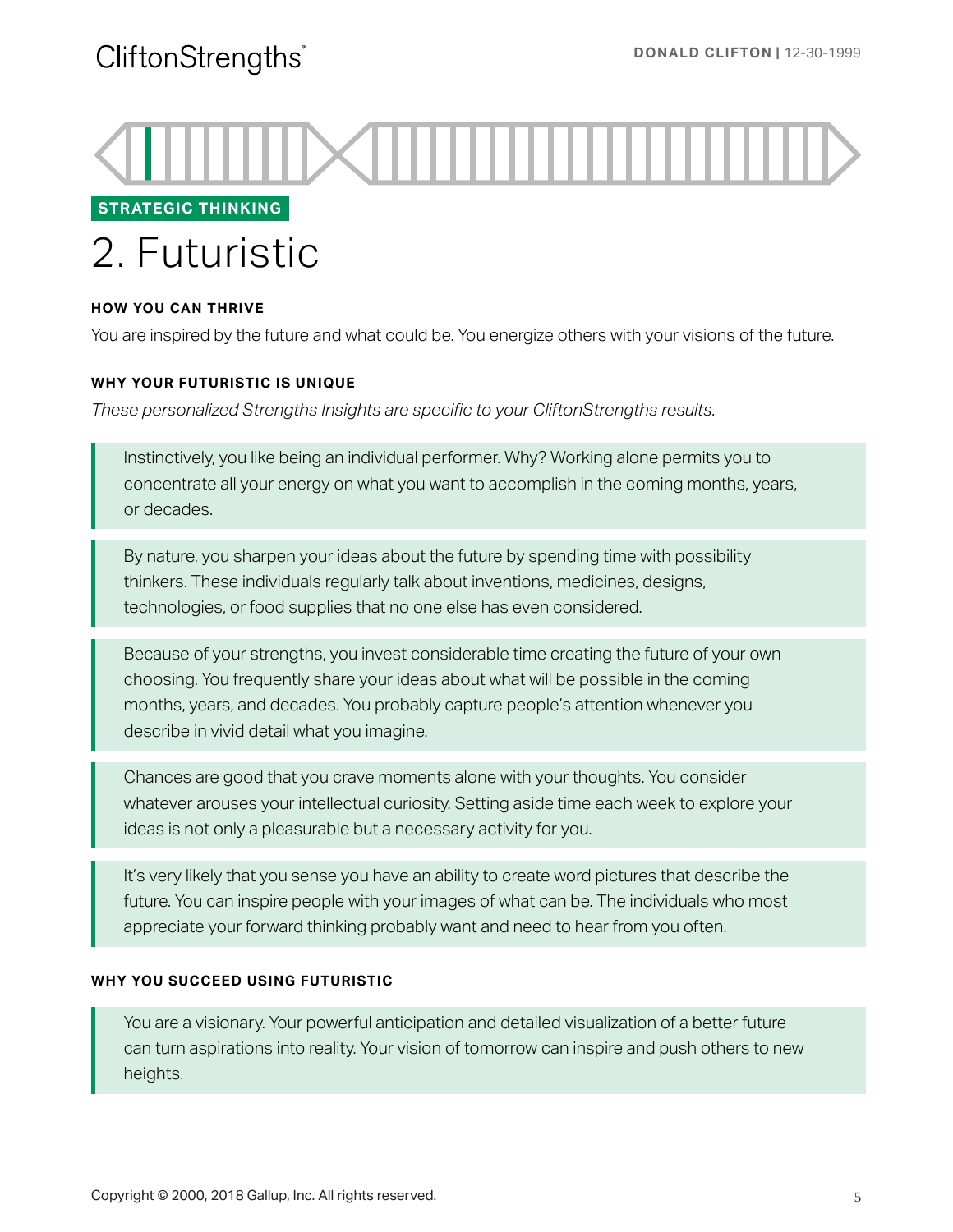#### **TAKE ACTION TO MAXIMIZE YOUR POTENTIAL**

*Share your visions of a better future.* 

- Use as much detail as possible when you describe what you see on the horizon. Not everyone can naturally fill in the gaps between the present and future like you can.
- Choose roles that allow you to contribute your ideas about the future. For example, you might excel in entrepreneurial or startup situations.
- Help those who are struggling imagine their future. You naturally foresee a better tomorrow, and that motivates you to overlook today's pain and problems.
- Write down your ideas for the future to clarify your visions for yourself, your colleagues and your friends.
- Read articles about technology, science and research to fuel your imagination. Thinking about the future comes naturally to you, and learning more about it will inspire you.

- Because you live in the future, you may find it difficult to enjoy the present moment. While it will always be important for you to have things to look forward to, don't overlook opportunities to experience and appreciate where you are now.
- Some people may dismiss your visions because they can't see the future like you do. Accept that you must address real issues today to get to a better tomorrow.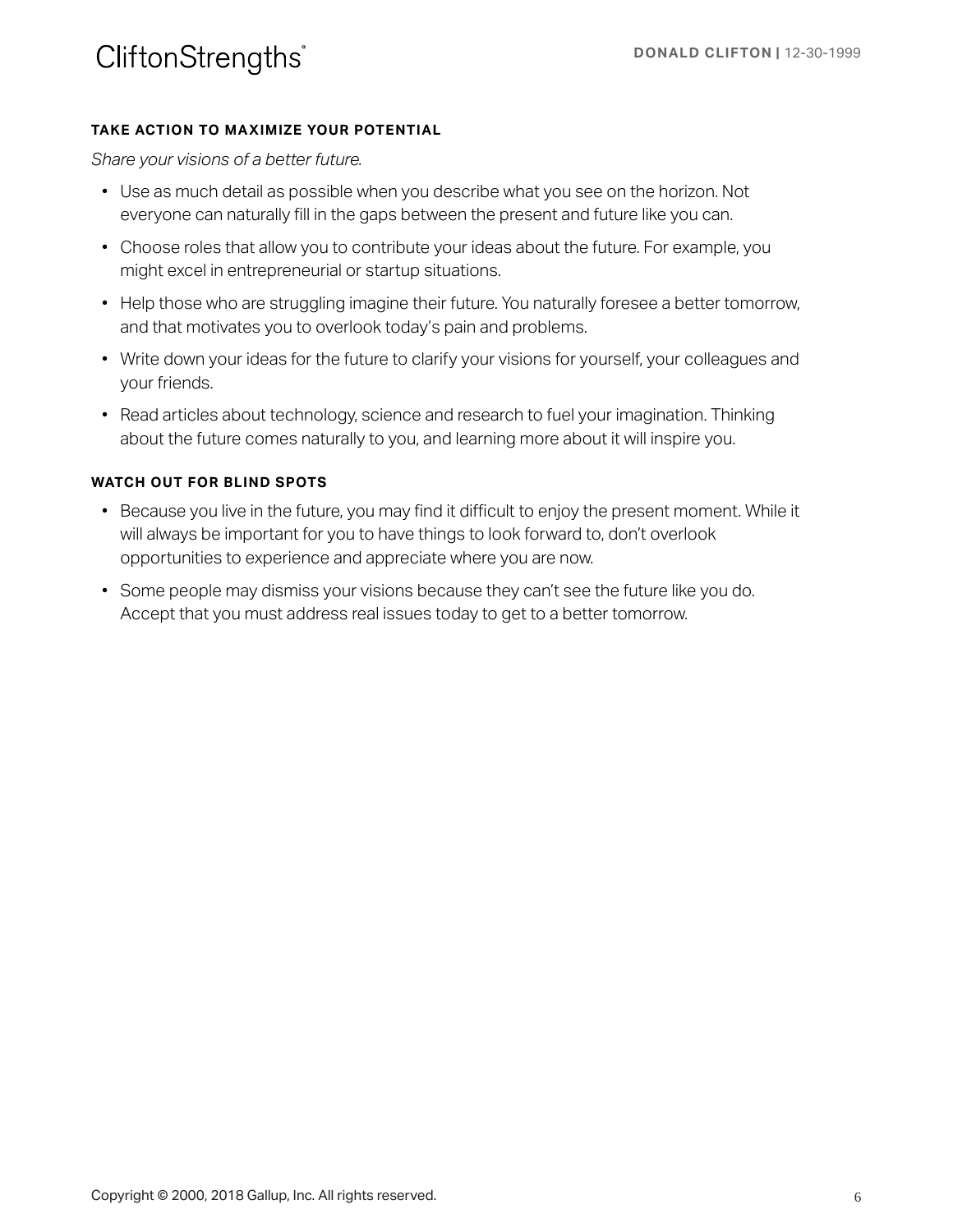

**RELATIONSHIP BUILDING** 

# 3. Individualization

#### **HOW YOU CAN THRIVE**

You are intrigued with the unique qualities of each person. You have a gift for figuring out how different people can work together productively.

#### **WHY YOUR INDIVIDUALIZATION IS UNIQUE**

*These personalized Strengths Insights are specific to your CliftonStrengths results.* 

Driven by your talents, you are quite sensitive to the trials, tribulations, and loneliness forward-looking thinkers experience. When people callously — that is, insensitively discard their inventive ideas, futurists sense you appreciate their vision of what can be accomplished in the coming months, years, or decades.

It's very likely that you routinely choose to spend time with people who recognize, applaud, or value your accomplishments. You probably prefer the company of those who see what you have to offer. You thrive when surrounded by supportive individuals. You tend to distance yourself from people who repeatedly ignore, downplay, or feel threatened by what you do so naturally and so well.

By nature, you are keenly aware of people's unique traits. You notice characteristics that distinguish each person from everyone else.

Because of your strengths, you easily identify with what others are thinking and feeling. You intuitively understand their hopes, fears, joys, and sorrows. This helps you consider things from each individual's perspective.

Instinctively, you instinctively recognize that you grow and benefit when you emphasize your strong points. This explains why you routinely seek the company of people who value your unique gifts.

#### **WHY YOU SUCCEED USING INDIVIDUALIZATION**

You notice and appreciate each person's unique characteristics, and you don't treat everyone the same. Because you can see what makes each individual unique, you know how to bring out their best.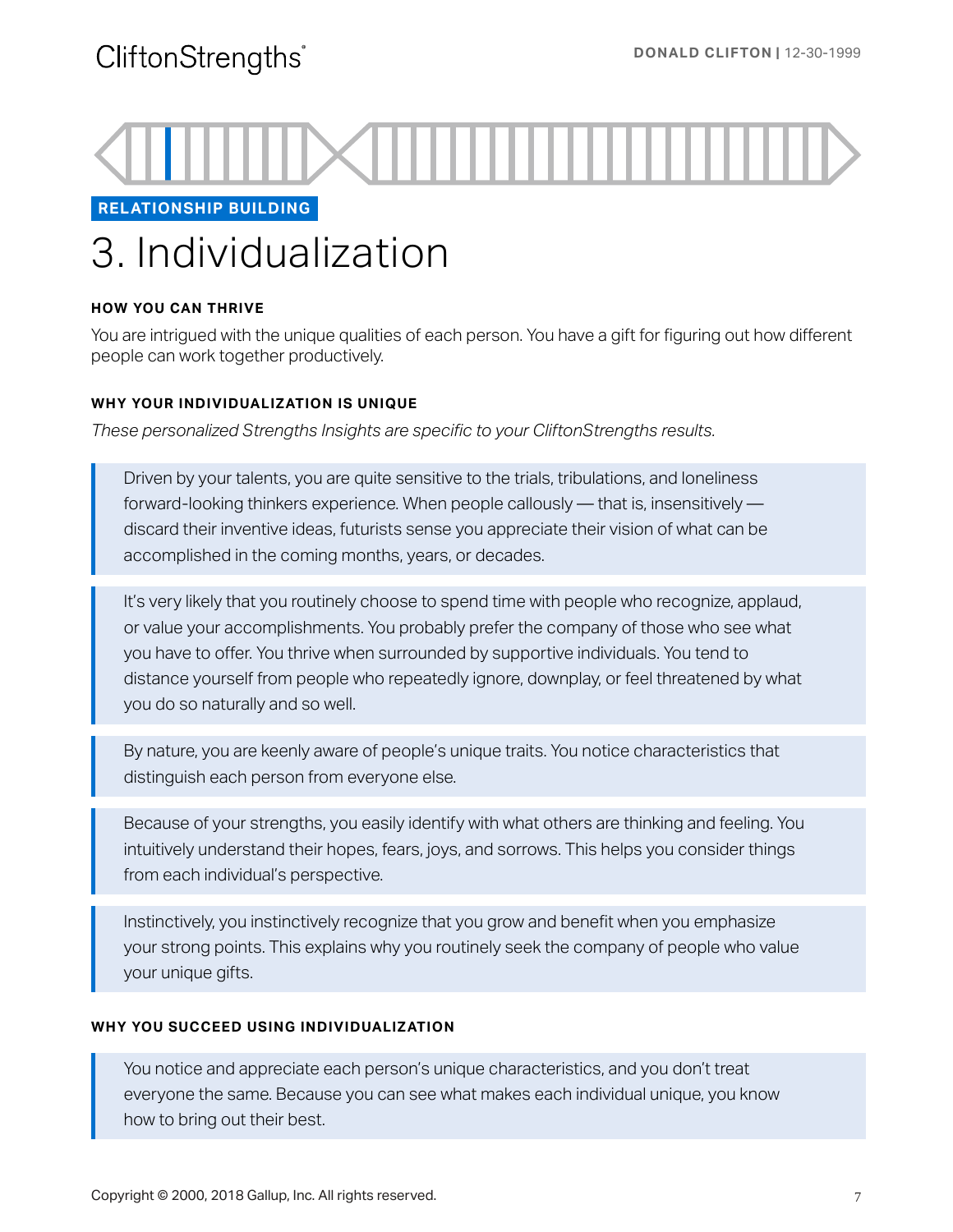#### **TAKE ACTION TO MAXIMIZE YOUR POTENTIAL**

*Appreciate the uniqueness in each person you meet.* 

- Become an expert at describing your own strengths and style. What is the best praise you ever received? What is your best method for building relationships? How do you learn best?
- Ask your coworkers and friends these same questions. Help them create a future based on their strengths and what they do best.
- See the talents in others, and encourage them to follow their dreams. Help individuals understand and maximize the power of their talents.
- Study successful people to discover the uniqueness that made them successful.
- Help your coworkers and friends become more aware of each person's unique motivations and needs.

- You often know more about others than they know about you, and when people don't naturally show awareness of your likes, dislikes, motivations and needs, this may disappoint you. Recognize that you will need to share your preferences with people, and don't assume they will instinctively know.
- Your natural impulse is to put individual needs and goals ahead of what is best for the group. To prevent the appearance of favoritism and bias, acknowledge that sometimes you will need to adjust your style for the greater good.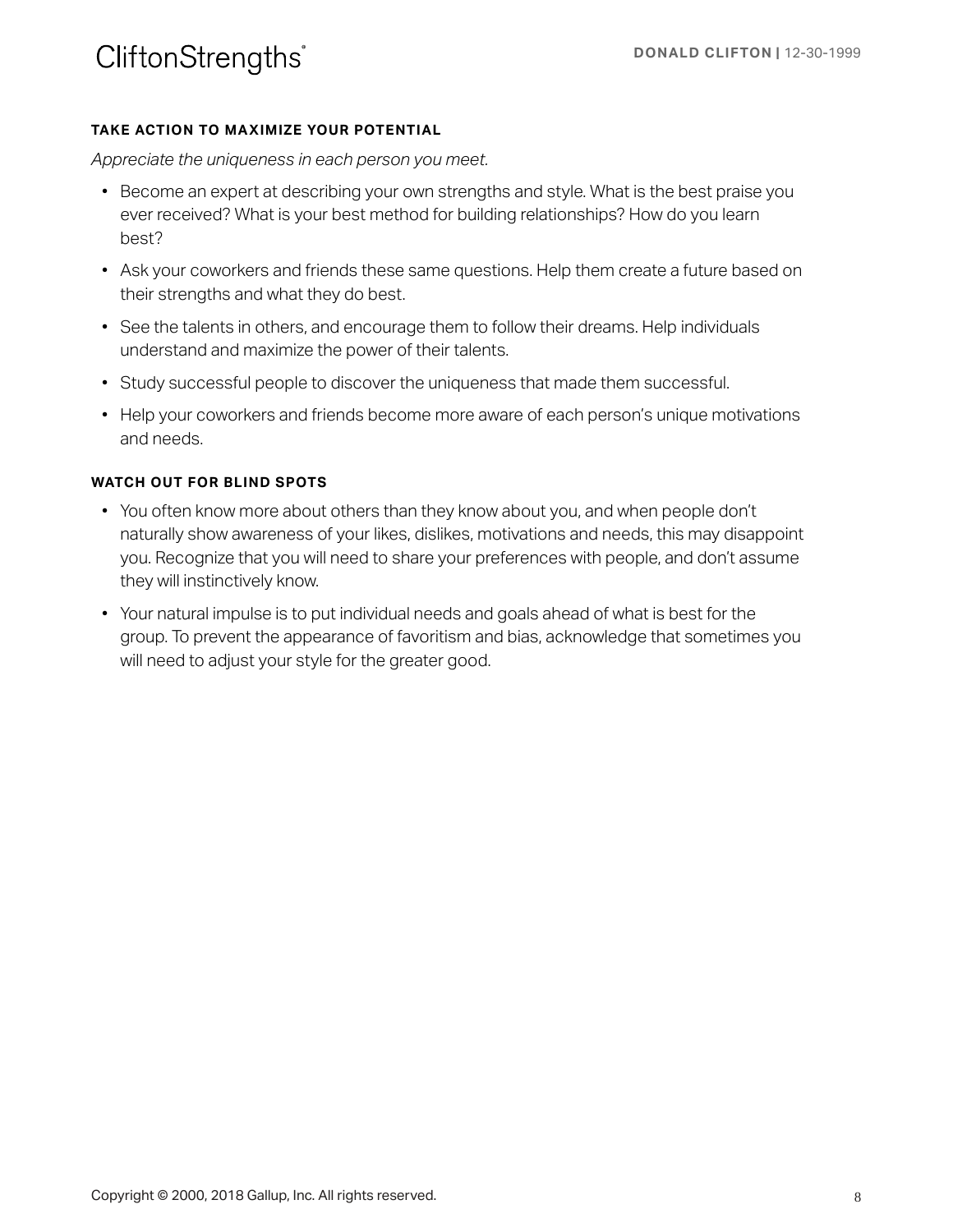**EXECUTING**  4. Focus

#### **HOW YOU CAN THRIVE**

You can take a direction, follow through and make the corrections necessary to stay on track. You prioritize, then act.

#### **WHY YOUR FOCUS IS UNIQUE**

*These personalized Strengths Insights are specific to your CliftonStrengths results.* 

Because of your strengths, you may be aware that you are more persistent and determined than many people are. Perhaps this is most evident when you have established a clear goal. You direct most of your attention to the task. You avoid being distracted by irrelevant, timeconsuming, and/or nonproductive activities.

It's very likely that you typically immerse yourself in intense activities. Preferring a fast pace, you thrive on excitement. You appreciate being surrounded by like-minded individuals. They motivate you to expend even more energy accomplishing whatever needs to be done. You stay busy and work hard whenever it is necessary.

Instinctively, you seek to govern the circumstances of your life. You probably choose to work on tasks by yourself so you can determine what to do, when to do it, and how to do it. Group decision-making usually frustrates you.

Chances are good that you keep your assignments and projects on track by setting weekly objectives. You work your plan and concentrate on your goals until you attain them.

By nature, you normally establish step-by-step performance targets for yourself. Keeping each week's tasks and goals in mind probably improves your chances of finishing in first place and being declared the best.

#### **WHY YOU SUCCEED USING FOCUS**

You have a powerful ability to prioritize, set goals and work efficiently. You avoid timeconsuming distractions and stay on track toward an overall objective.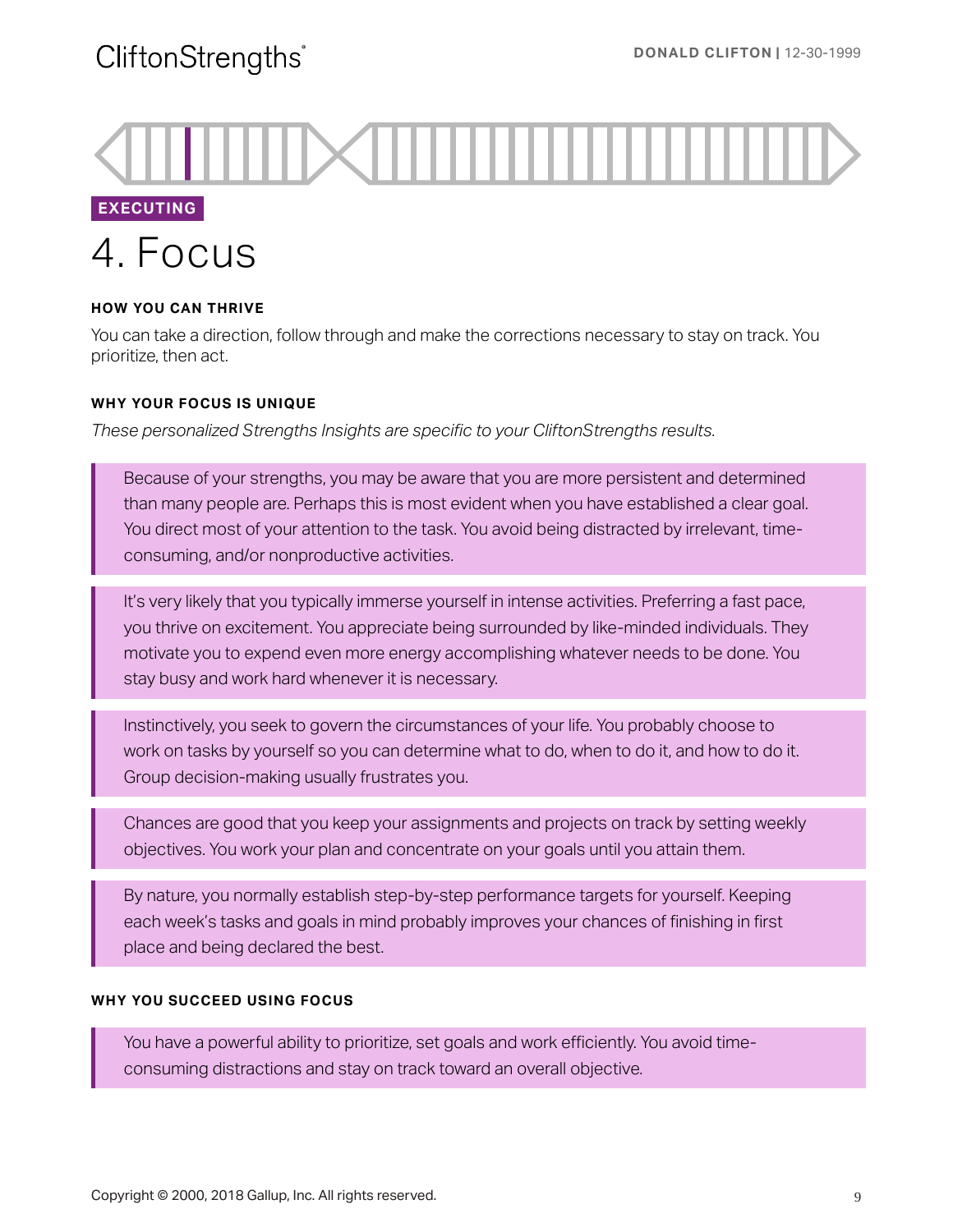#### **TAKE ACTION TO MAXIMIZE YOUR POTENTIAL**

*Set specific goals with timelines to motivate yourself.* 

- Attach timelines and measurements to your goals, and keep track of your progress. Regularly meeting your objectives will prove that you are moving forward and inspire you to do more.
- Try putting a daily "power hour" of complete focus on your calendar each week. During this hour, turn off all your social media alerts, get away from your email, find a committed space and work toward one important goal — and nothing else.
- Write down your goals and refer to them often. You will feel more in control of your life.
- In meetings, take responsibility for summarizing what the group decided, defining when the group will act on its decisions and setting a date to reconvene.
- Pay attention to those who think, act and talk less efficiently than you do. Sometimes their "detours" will lead to unexpected discoveries.

- You may focus so intently on your own work that you don't notice when goals and priorities change. Remember to occasionally stop what you're doing so you can re-evaluate your objectives.
- When you are absorbed in something, you may be slow to respond to others' immediate needs and appear emotionally distant. Acknowledge that sometimes, you will have to stop and respond to interruptions from the important people in your life.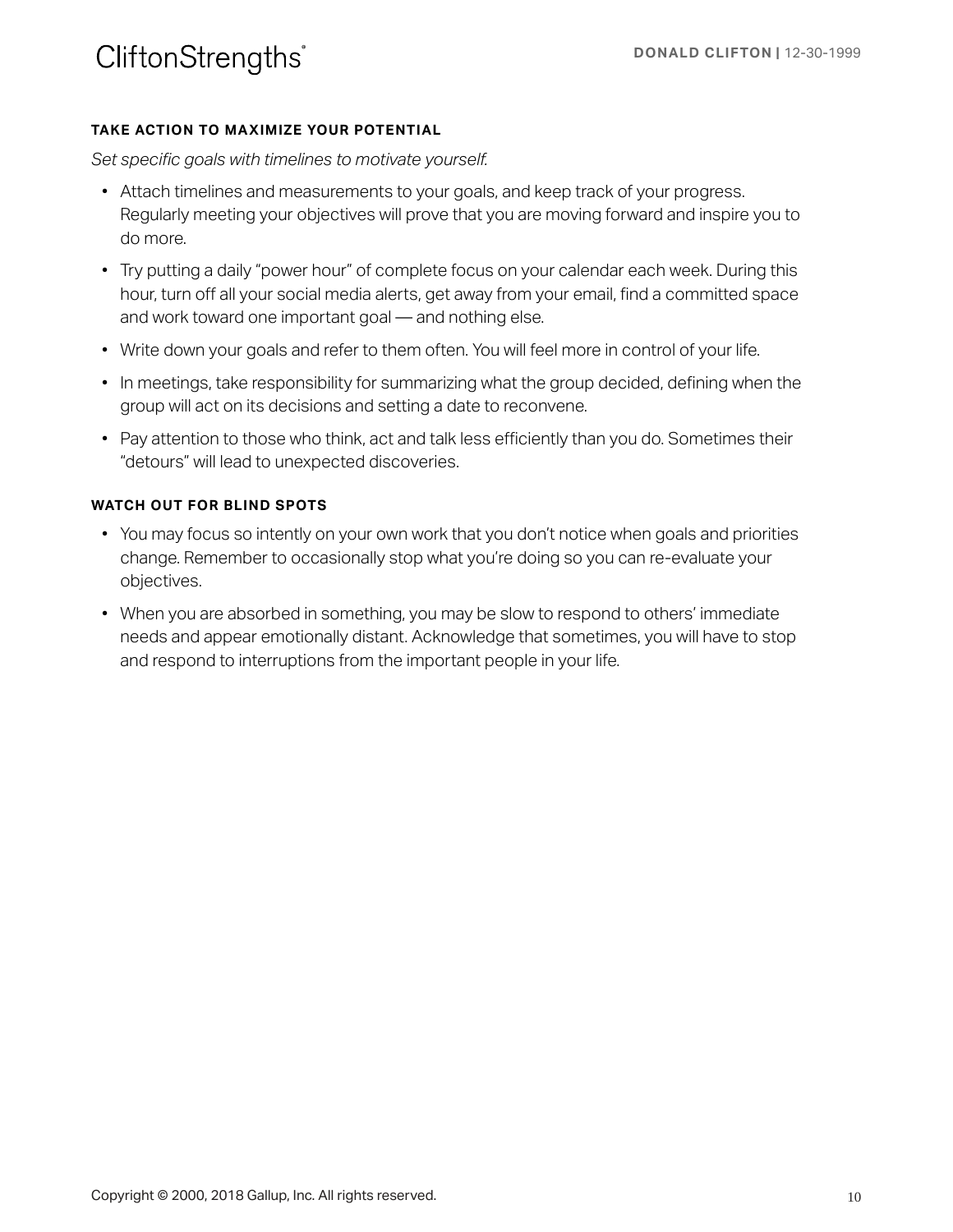**INFLUENCING** 

# 5. Maximizer

### **HOW YOU CAN THRIVE**

You focus on strengths as a way to stimulate personal and group excellence. You seek to transform something strong into something superb.

#### **WHY YOUR MAXIMIZER IS UNIQUE**

*These personalized Strengths Insights are specific to your CliftonStrengths results.* 

Instinctively, you are grateful when your questions are answered, your studies yield new information, or your knowledge increases. You routinely deepen your understanding through conversations, the media, the Internet, books, or classes. You resist spending the majority of your time on topics that are not in line with your natural abilities. Instead, you choose to take advantage of your talents — and by doing so, you consistently produce topnotch results.

Chances are good that you customarily figure out what makes each person special. You talk to, observe, or study individuals who produce nothing less than excellence to identify what inspires them. Unquestionably, you prefer to associate with those who share your passion for taking something good and making it better. Once you understand what drives a person, you can motivate him or her to transform whatever was made better into something utterly superb.

Because of your strengths, you select projects, assignments, or tasks that allow you to use your talents to produce outcomes. You actively seek opportunities to work independently. You probably realize you make a lot more progress when you are allowed to work alone.

By nature, you are attracted to people who acknowledge your talents as an individual contributor. Your chances of success markedly increase when you can determine how you will solve problems, reach goals, acquire knowledge, apply your skills, or handle assignments.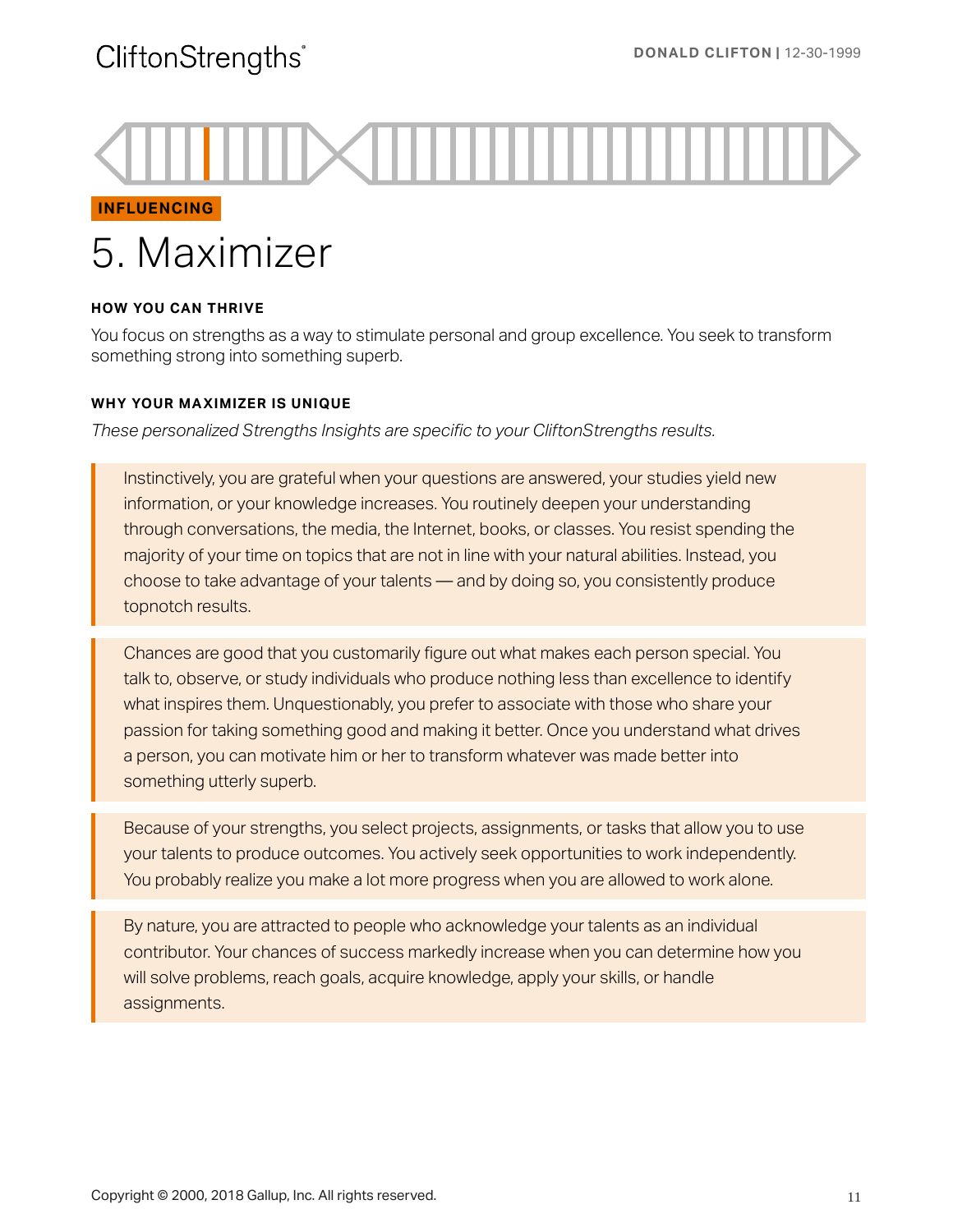It's very likely that you have identified your talents and strengths. You know the things you do quite well. You waste very little time mulling over your limitations, shortcomings, or failures. Your strengths allow you to capture first-place honors again and again. You refuse to concentrate much energy on areas where you must struggle just to be average. "What's the point?" you ask yourself.

#### **WHY YOU SUCCEED USING MAXIMIZER**

You focus on quality, and you prefer working with and for the best. By seeing what each person naturally does best and empowering them to do it, you make individuals, teams and groups better.

#### **TAKE ACTION TO MAXIMIZE YOUR POTENTIAL**

*Strive for excellence, and encourage others to do the same.* 

- Stay focused on your own strengths. Choose one talent you want to maximize each month, and invest in building on it. Refine your skills. Acquire new knowledge. Practice. Keep working toward mastery.
- Make your weaknesses irrelevant. Find a partner, devise a support system or use one of your stronger themes to compensate for your weaker ones.
- Help your friends and coworkers recognize others' talents and strengths.
- Develop a plan to use your strengths outside of work. Consider how your strengths relate to your personal mission and how they can benefit your family or community.
- Study success. Spend time with people who have discovered their strengths. The more you understand how using strengths leads to success, the more likely you will be to create success in your own life.

- Your desire to exhaust all possible outcomes can frustrate those who want to come to a suitable conclusion and move forward. Sometimes, you will need to accept that "good enough" is adequate and appropriate.
- You might be disappointed when a project or initiative falls short of your definition of excellence. Try not to get discouraged when you have to work on or sign off on something that is acceptable, but not ideal, in your eyes.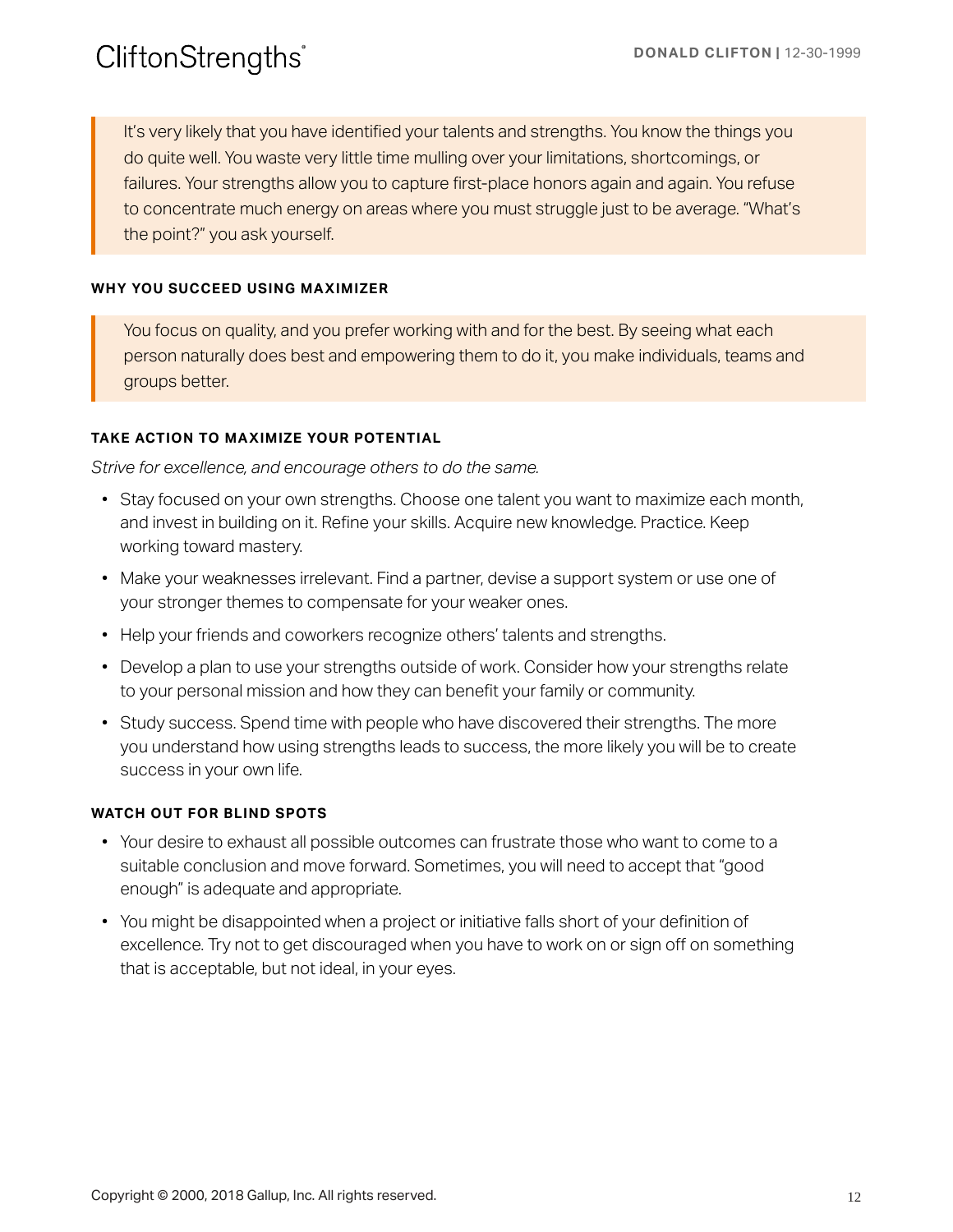

**STRATEGIC THINKING** 

# 6. Strategic

#### **HOW YOU CAN THRIVE**

You create alternative ways to proceed. Faced with any given scenario, you can quickly spot the relevant patterns and issues.

#### **WHY YOU SUCCEED USING STRATEGIC**

You quickly weigh alternative paths and determine the best one. Your natural ability to anticipate, play out different scenarios and plan ahead makes you an agile decision-maker.

#### **TAKE ACTION TO MAXIMIZE YOUR POTENTIAL**

*Always have at least three options in mind so you can adapt if circumstances change.* 

- Strengthen the groups you belong to by using your talent to discover the best path to success. Because you can do this quickly, it may look as if you are "winging it," so explain yourself along the way to help others understand what you see.
- Schedule time each day to think about your goals and strategies. Time alone might be the best way for you to evaluate all your options and to find the right course of action for each goal.
- Trust your insights. Because you consider options so naturally and easily, you might not realize how you came up with a strategy. But because of your exceptional talents, it will likely be successful.

- When working with others, sometimes they may misinterpret your strong Strategic talents as criticism. Be mindful of what is already working well and what others have accomplished.
- Because you evaluate patterns and pathways so quickly, others might find it difficult to follow or understand your thought process. Be aware that sometimes, you might have to backtrack to explain how you got to where you are.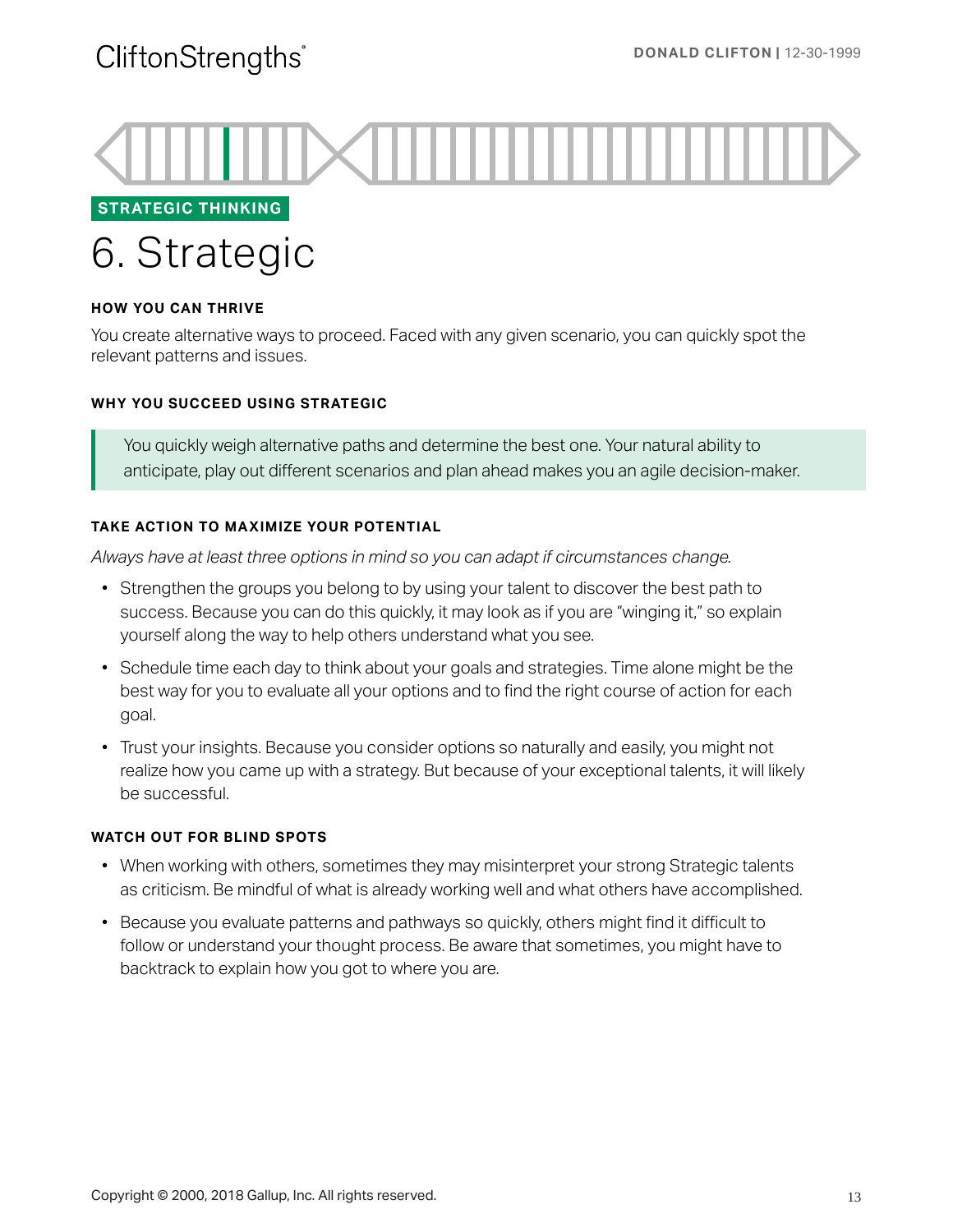

**STRATEGIC THINKING** 

## 7. Learner

#### **HOW YOU CAN THRIVE**

You have a great desire to learn and want to continuously improve. The process of learning, rather than the outcome, excites you.

#### **WHY YOU SUCCEED USING LEARNER**

You love to learn, and you intuitively know how you learn best. Your natural ability to pick up and absorb information quickly and to challenge yourself to continually learn more keeps you on the cutting edge.

#### **TAKE ACTION TO MAXIMIZE YOUR POTENTIAL**

*Use your passion for learning to add value to your own and others' lives.* 

- Become an early adopter of new technology, and keep your coworkers, friends and family informed. You learn quickly, and others will appreciate when you share and explain cuttingedge developments to them.
- Respect your desire to learn. Take advantage of educational opportunities in your community or at work. Discipline yourself to sign up for at least one new course or class each year.
- Find opportunities to expand your knowledge. Take on increasingly difficult topics, courses or projects. You love the challenge of a steep learning curve, so beware of learning plateaus.

- You place a high value on learning and studying, and you may tend to impose this value on others. Be sure to respect others' motivations, and resist pushing them toward learning for learning's sake.
- You love the process of learning so much that the outcome might not matter to you. Be careful not to let the process of knowledge acquisition get in the way of your results and productivity.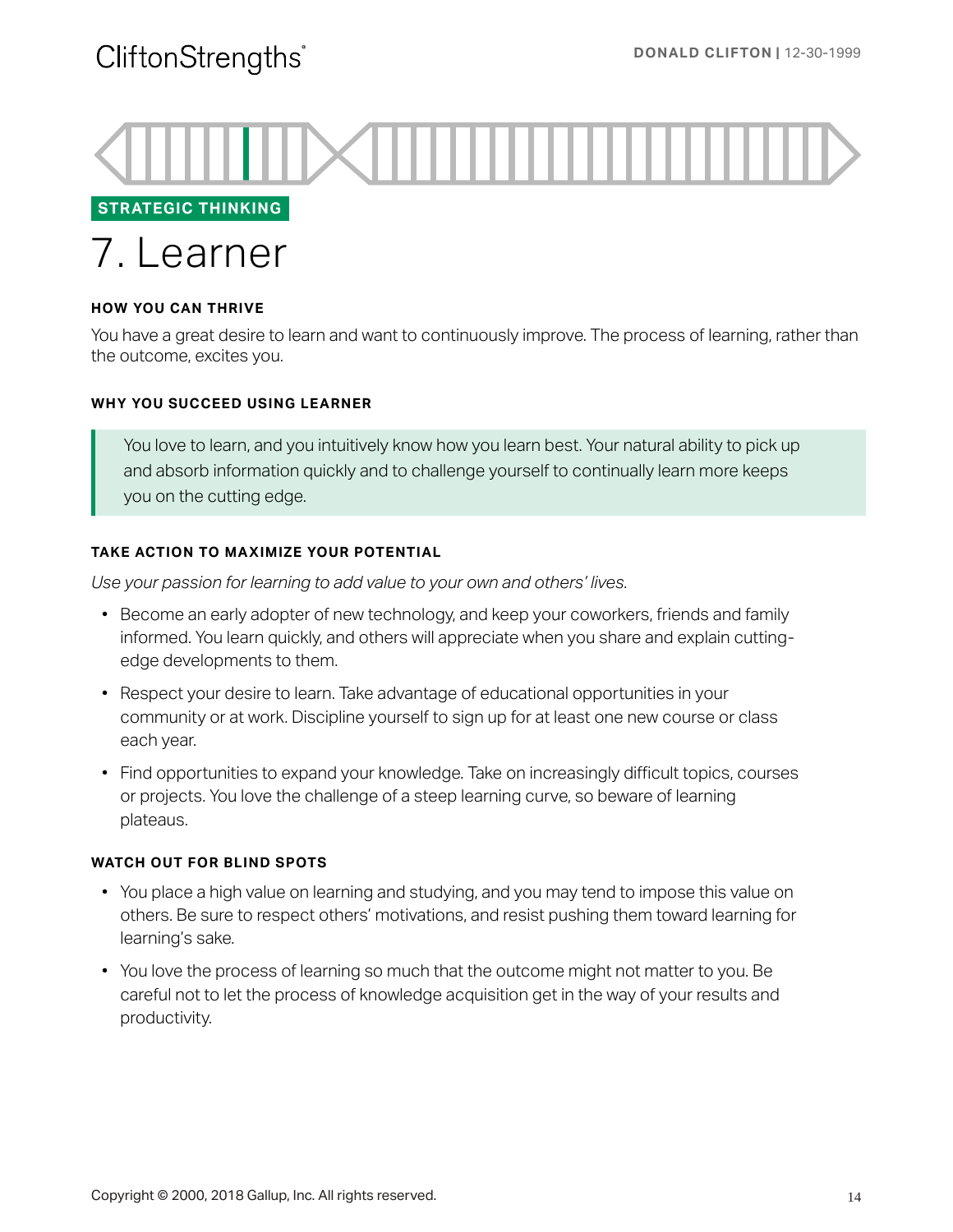### **EXECUTING**

# 8. Achiever

#### **HOW YOU CAN THRIVE**

You work hard and possess a great deal of stamina. You take immense satisfaction in being busy and productive.

#### **WHY YOU SUCCEED USING ACHIEVER**

You love to complete tasks, and your accomplishments fulfill you. You have a strong inner drive — an innate source of intensity, energy and power that motivates you to work hard to get things done.

#### **TAKE ACTION TO MAXIMIZE YOUR POTENTIAL**

*Bring intensity and effort to the most important areas of your life.* 

- Set challenging goals. Take advantage of your self-motivation with a more ambitious goal every time you finish a project.
- Take time to celebrate each success before moving on to your next item or task, even for just a few minutes.
- Limit your commitments to projects or assignments that align with your highest priorities as much as you can.

- You might get frustrated when others don't work as hard as you do, and they might see you as too demanding. Remember that not everyone has the same high expectations for themselves or is driven to work as hard as you are.
- Your pressing need to get things done might cause you to take on projects or agree to deadlines before you know everything that's involved. Before you commit to something, make sure you have the time and resources you need to do it right.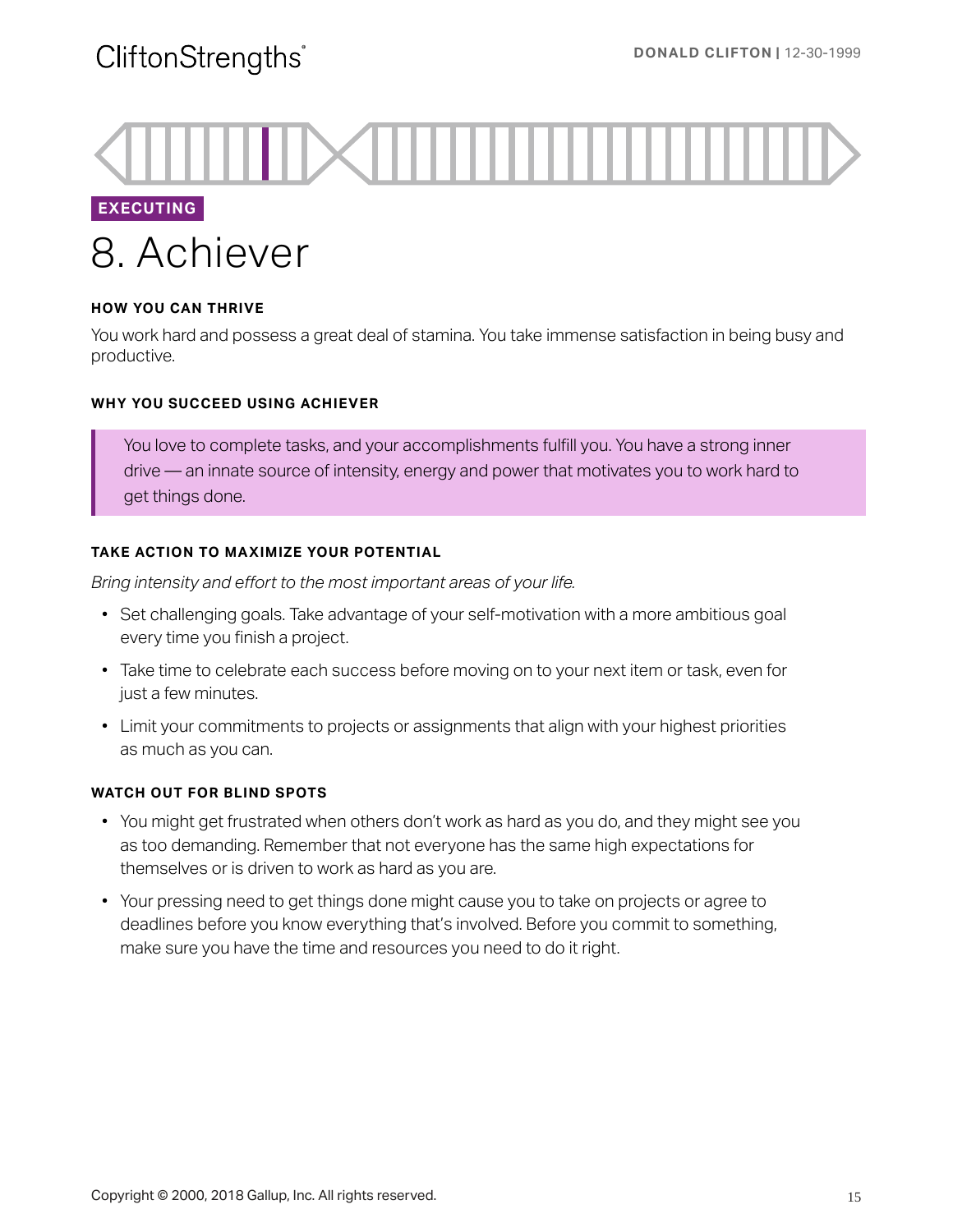### **EXECUTING**

# 9. Responsibility

#### **HOW YOU CAN THRIVE**

You take psychological ownership of what you say you will do. You are committed to stable values such as honesty and loyalty.

#### **WHY YOU SUCCEED USING RESPONSIBILITY**

You have a deep sense of dedication and feel ownership for your commitments. You are a person of your word, and others know they can rely on and trust you.

#### **TAKE ACTION TO MAXIMIZE YOUR POTENTIAL**

*Take ownership for the things that matter most to you.* 

- Always check your schedule and to-do list before taking on a new request. This will help you realistically meet all of your commitments without overworking yourself and demonstrate to others that you are serious about your responsibilities.
- Align yourself with those who share your sense of commitment. You will thrive when you are surrounded by others who take their responsibilities as seriously as you do.
- Be an ethical watchdog for your school, organization or community by taking action to eliminate and prevent any unethical behavior you see.

- Because you find it difficult to turn down others' requests, sometimes you overcommit. Try to manage your Responsibility talents by giving up something before you take on a new task.
- Too many obligations can keep you from spending time with the most important people in your life. Remember that sometimes, no is the best answer for the health of your relationships.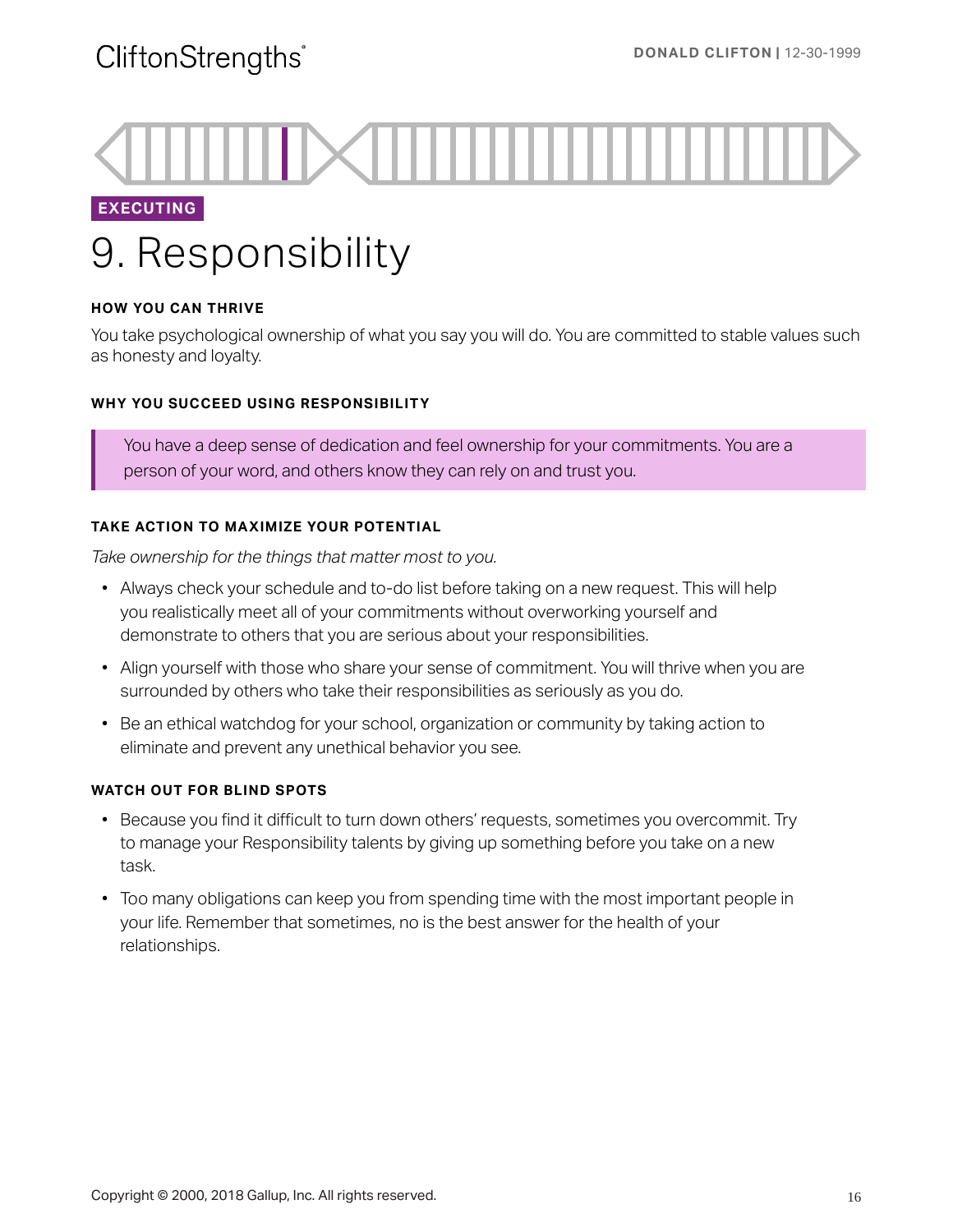**EXECUTING**  10. Belief

#### **HOW YOU CAN THRIVE**

You have certain core values that are unchanging. Out of these values emerges a defined purpose for your life.

#### **WHY YOU SUCCEED USING BELIEF**

Your core values guide you and give you purpose. You provide clarity, conviction and stability by living your values.

#### **TAKE ACTION TO MAXIMIZE YOUR POTENTIAL**

*Honor your values; they keep you on course during tough times.* 

- Keep reminders of your personal mission around. In difficult situations, these reminders will help you focus on your objective and the valuable contribution you make.
- Have courage in your ability to select projects to work on. Ask about their intended outcomes and target audiences. When possible, get involved in ideas and projects that match your values.
- Try to keep an appropriate balance between your work and personal life. Both areas will benefit when you dedicate enough time and attention to each.

- Because you are passionate about your own beliefs, others might view you as stubborn or set in your ways. Keep in mind that everyone has a unique worldview, and often, it will not be the same as yours.
- Be careful not to pass judgment on others' principles and motivations. Their values and belief systems deserve your respect, even when you don't agree with them.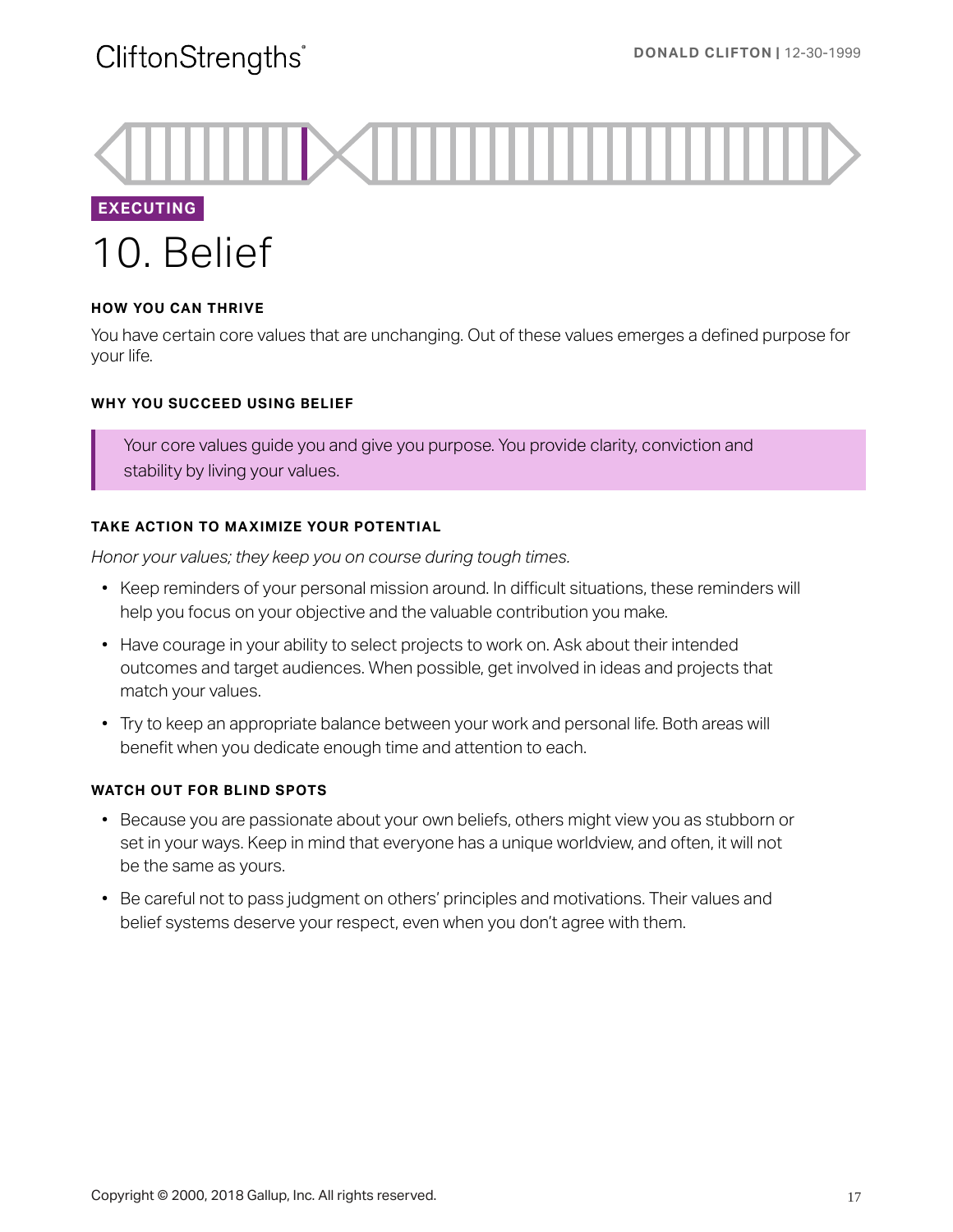# Navigate the Rest of Your **CliftonStrengths**



- 11. Analytical
- 12. Competition
- 13. Activator
- 14. Self-Assurance
- 15. Discipline
- 16. Communication
- 17. Arranger
- 18. Intellection
- 19. Positivity
- 20. Ideation
- 21. Woo
- 22. Input
- 23. Deliberative
- 24. Developer
- 25. Relator
- 26. Connectedness
- 27. Command
- 28. Consistency
- 29. Empathy
- 30. Context
- 31. Harmony
- 32. Restorative
- 33. Adaptability
- 34. Includer

Your greatest opportunity to reach your full potential is developing and using your strongest CliftonStrengths. But it is also important to understand all 34 of your CliftonStrengths themes.

#### **Your unique CliftonStrengths 34 profile**

The themes toward the top of your CliftonStrengths 34 profile might show up regularly in your life, and the ones closer to the bottom might not show up at all.

To fully understand your talent DNA, consider how all your CliftonStrengths themes, separately or in combination, influence your work and personal life. In addition to concentrating on your top 10 themes:

- **Navigate the middle.** You might notice these CliftonStrengths themes in your behaviors from time to time. And you may need to rely on them in certain situations. Think of these themes as a support system you can use when you need to.
- **Manage the bottom.** Just as your top CliftonStrengths show you who you are, those at the bottom may tell you who you are not. They aren't necessarily weaknesses, but they are your least powerful themes. If you don't manage them properly, they could prevent you from maximizing your potential.
- **Identify weaknesses.** To determine if any themes are getting in your way, review the "What Is a Weakness?" section on the next page, and find out how to overcome potential obstacles to your success.

To learn more about your entire CliftonStrengths profile, see the "Your CliftonStrengths 34 Theme Sequence" section at the end of the report.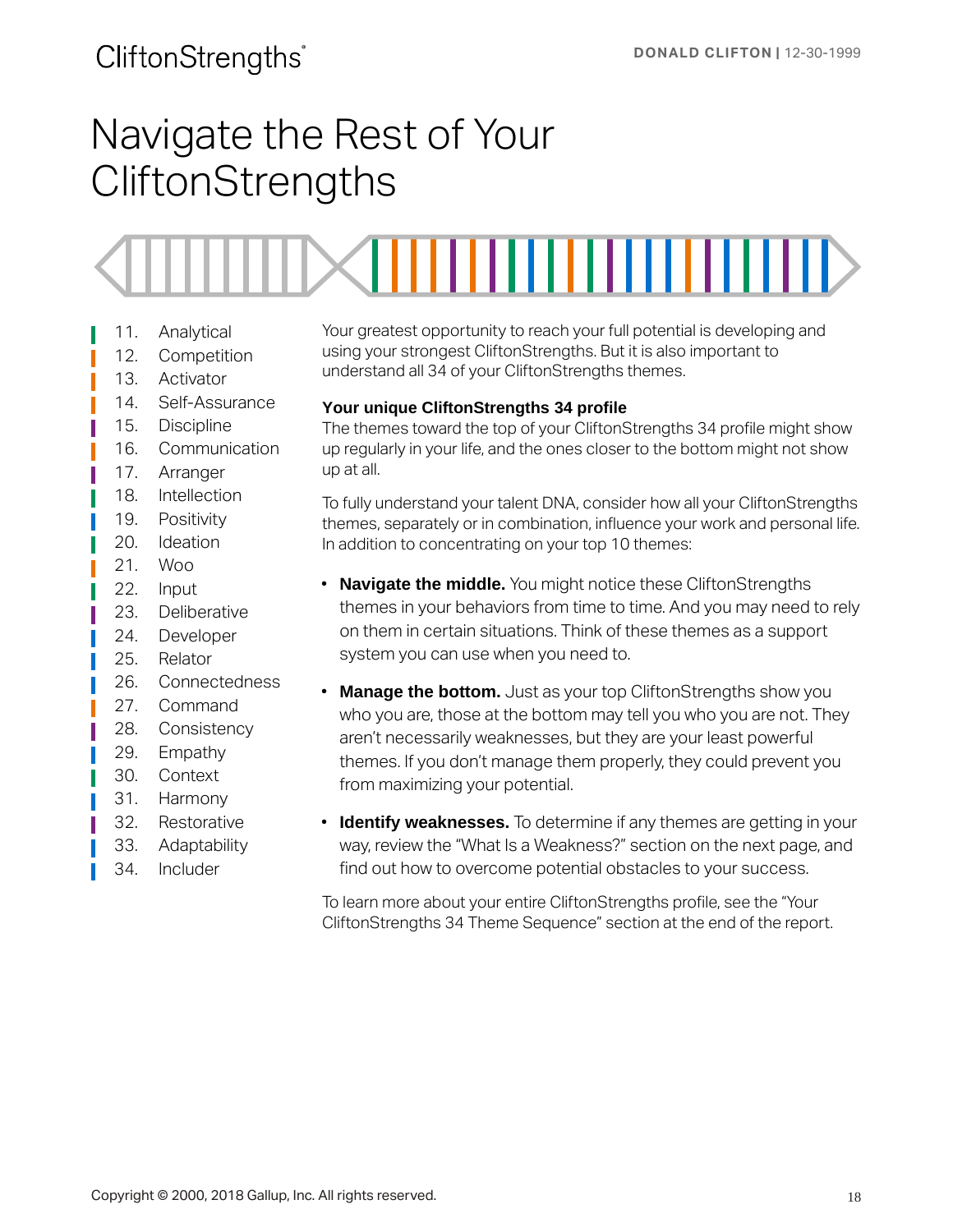# What Is a Weakness?

# ,,,,,,,,,,,,,

- 1. Significance
- 2. Futuristic
- 3. Individualization
- 4. Focus
- 5. Maximizer
- 6. Strategic
- 7. Learner
- 8. Achiever
- 9. Responsibility
- 10. Belief
- 11. Analytical
- 12. Competition
- 13. Activator
- 14. Self-Assurance
- 15. Discipline
- 16. Communication
- 17. Arranger
- 18. Intellection
- 19. Positivity
- 20. Ideation
- 21. Woo
- 22. Input
- 23. Deliberative
- 24. Developer
- 25. Relator
- 26. Connectedness
- 27. Command
- 28. Consistency
- 29. Empathy
- 30. Context
- 31. Harmony
- 32. Restorative
- 33. Adaptability
- 34. Includer

Focusing on your CliftonStrengths doesn't mean you can ignore your weaknesses.

#### **Gallup defines a weakness as anything that gets in the way of your success.**

While the CliftonStrengths assessment does not mathematically quantify weaknesses, you can use your profile to understand how *any* of your CliftonStrengths themes might prevent you from maximizing your potential.

Your strongest CliftonStrengths are your best opportunity for success. But in some situations and with some people, these same themes can hinder your effectiveness and become blind spots.

The themes at the bottom of your profile can also get in the way of your success. They aren't necessarily weaknesses, but they likely do not come naturally to you.

#### **To identify potential weaknesses, ask yourself:**

- Does this theme ever undermine my success?
- Have I ever received negative feedback related to this theme?
- Does my role require me to use this theme, but I feel drained when I do?

If you answered yes to any of these questions, you may be discovering areas of weakness. Don't ignore your weaknesses. Instead, focus on your strengths, and work to manage the areas that get in your way.

#### **How do I manage my weaknesses?**

- Claim them: Know your weaknesses and how they get in your way
- Collaborate: Ask partners for support
- Apply a strength: Use a different theme to achieve a better outcome
- Just do it: Lean in and do your best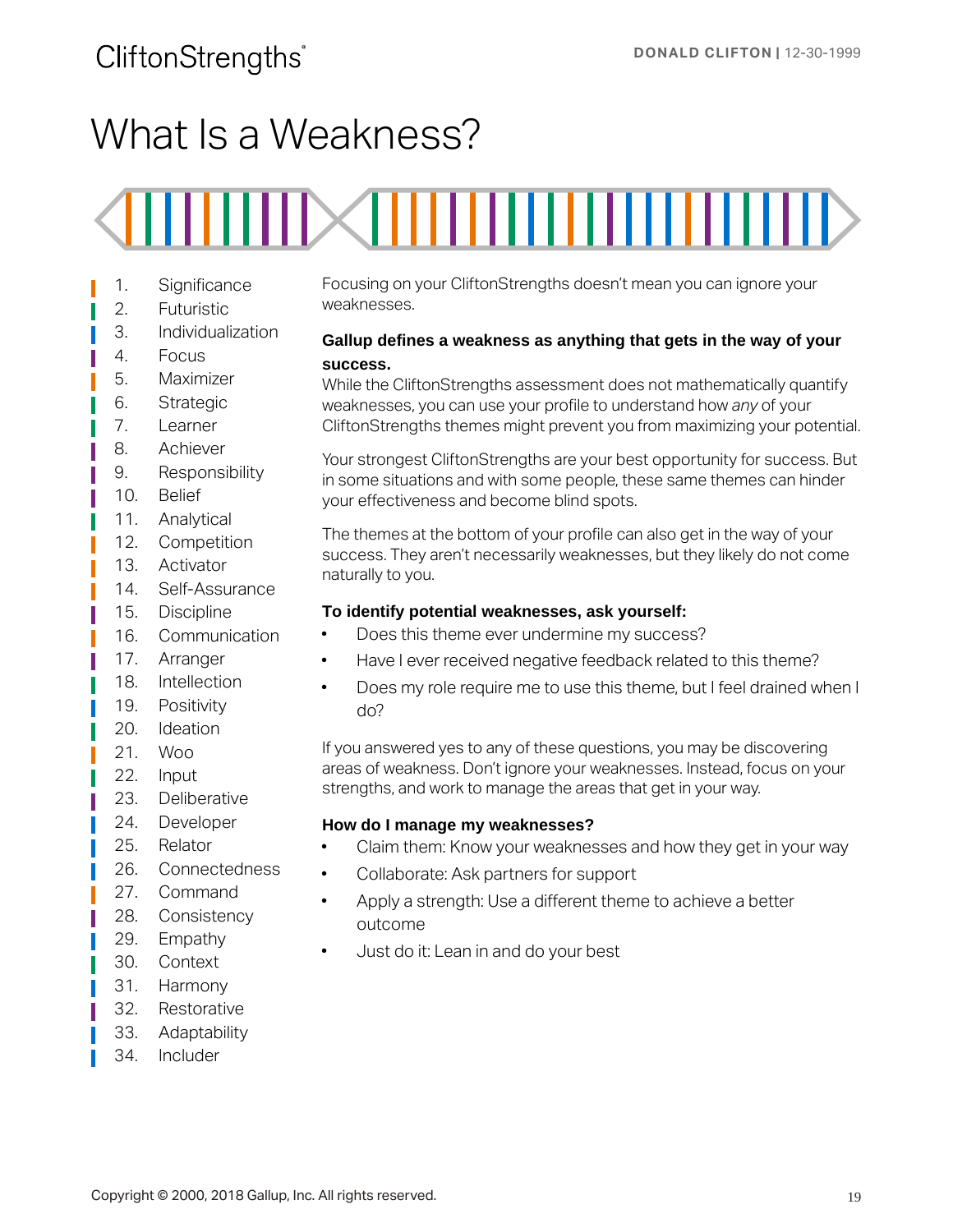# <span id="page-19-0"></span>Identify Your Unique Contribution: The CliftonStrengths Domains

While your CliftonStrengths 34 profile helps you understand *who* you are, there is also power in knowing *how* you make things happen, influence others, build relationships and process information. The framework of the four CliftonStrengths domains — Executing, Influencing, Relationship Building and Strategic Thinking — is another way to think about your CliftonStrengths and how you contribute when you join, create or lead a team.

The best teams are made up of individuals who understand their own — and others' — unique contribution to the team. This awareness and appreciation empowers the team to be more cohesive, versatile, productive and engaged.

However, be careful not to let the four domains limit your thinking. If you don't have any top themes in a particular domain, don't worry. That doesn't mean you can't think strategically or build relationships, for example. Everyone accomplishes tasks, influences others, builds relationships and processes information. You just use your stronger themes in different domains to get to the same outcome.

The next page shows you how your unique CliftonStrengths profile sorts into the four domains. Knowing which domain you lead with can help you understand your most powerful contribution.

#### **The CliftonStrengths Domains**

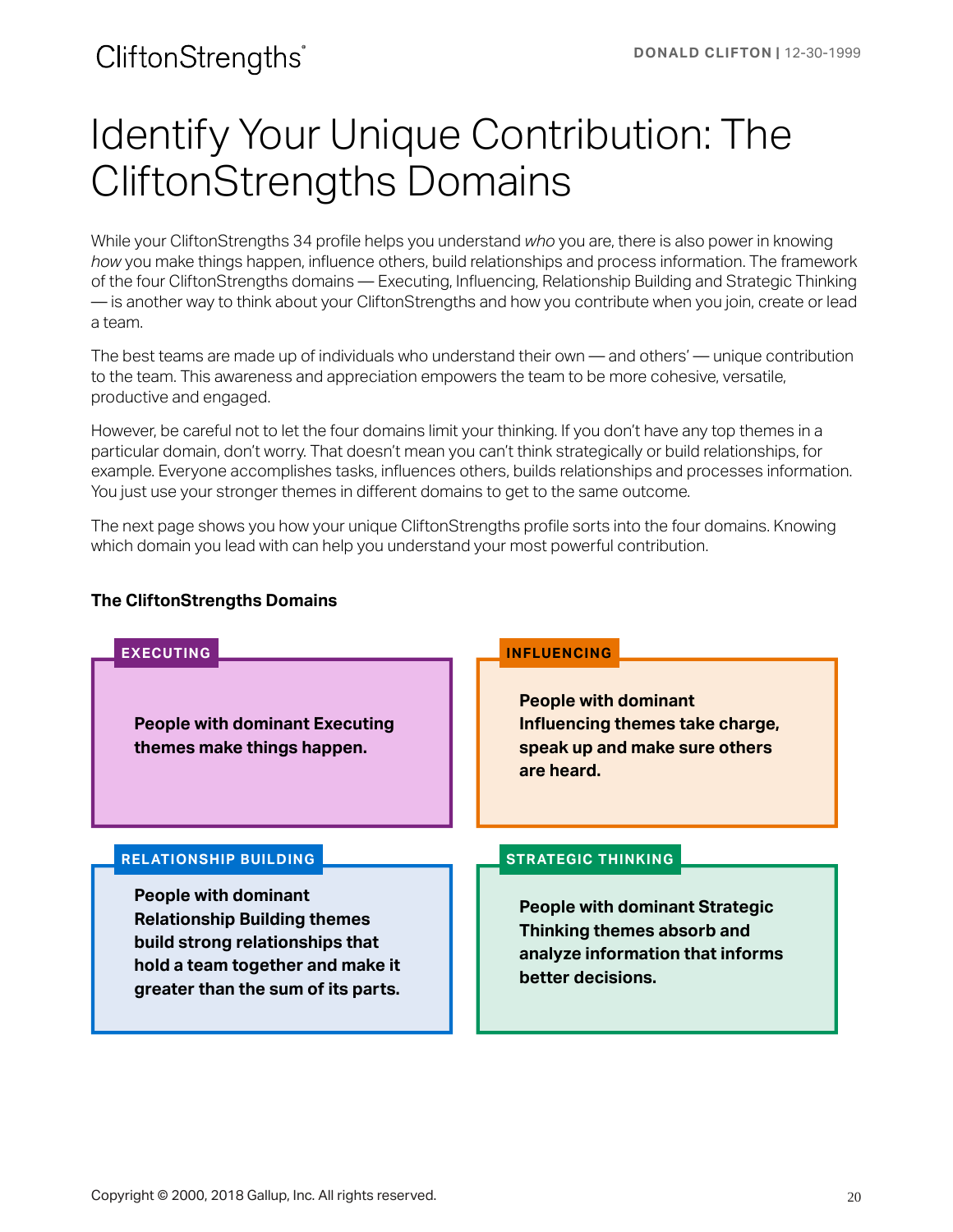# You lead with **Influencing**  CliftonStrengths themes.

You know how to take charge, speak up and make sure others are heard.

| Influencing | <b>Strategic Thinking</b> | Executing | Relationship<br><b>Building</b> |
|-------------|---------------------------|-----------|---------------------------------|

*This chart shows the relative distribution of your unique CliftonStrengths 34 results across the four domains. These categories are a good starting point for you to examine where you have the most potential to perform with excellence and how you can best contribute to a team.* 

*See chart below for more detail about your CliftonStrengths by domain.* 

#### **Your CliftonStrengths by Domain**

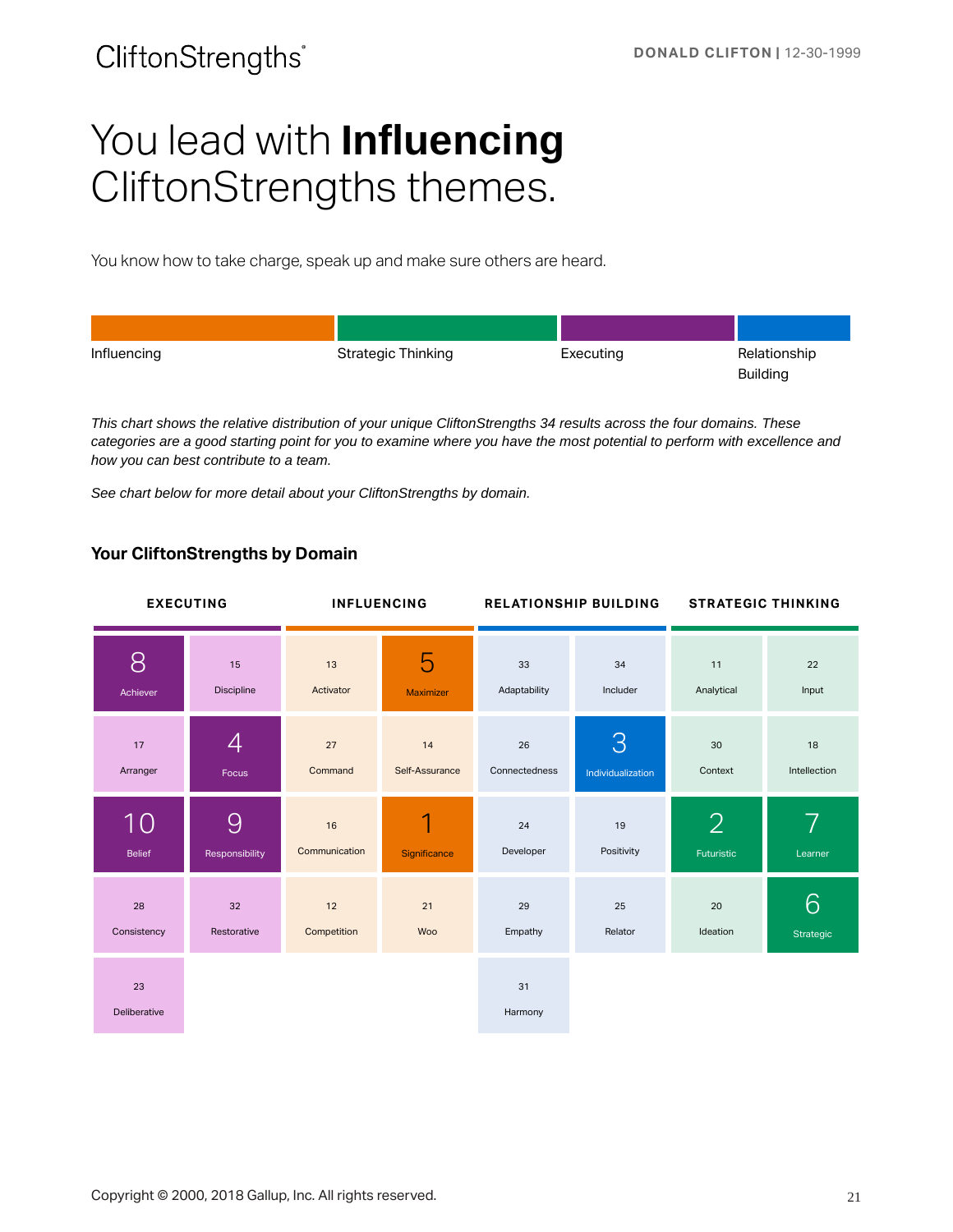# Take Action

Discovering your CliftonStrengths is only the beginning. Achieving excellence depends on your ability to develop and apply your CliftonStrengths and maximize your potential.

Now, take the next steps:

- **Share your CliftonStrengths with others.** Conversations with those closest to you can accelerate your CliftonStrengths development.
- **Find a Gallup-Certified Strengths Coach.** A coach can help you learn to productively apply your CliftonStrengths regardless of the situation.
- **Apply your strongest CliftonStrengths every day.** Read the suggestions in your report, and use the following statements to guide you.

#### **HOW YOU CAN THRIVE WITH YOUR TOP CLIFTONSTRENGTHS**

#### **Significance**

Look for opportunities to do important work where you can help others raise the bar.

#### **Futuristic**

Share your visions of a better future.

#### **Individualization**

Appreciate the uniqueness in each person you meet.

#### **Focus**

Set specific goals with timelines to motivate yourself.

#### **Maximizer**

Strive for excellence, and encourage others to do the same.

#### **Strategic**

Always have at least three options in mind so you can adapt if circumstances change.

#### **Learner**

Use your passion for learning to add value to your own and others' lives.

#### **Achiever**

Bring intensity and effort to the most important areas of your life.

#### **Responsibility**

Take ownership for the things that matter most to you.

#### **Belief**

Honor your values; they keep you on course during tough times.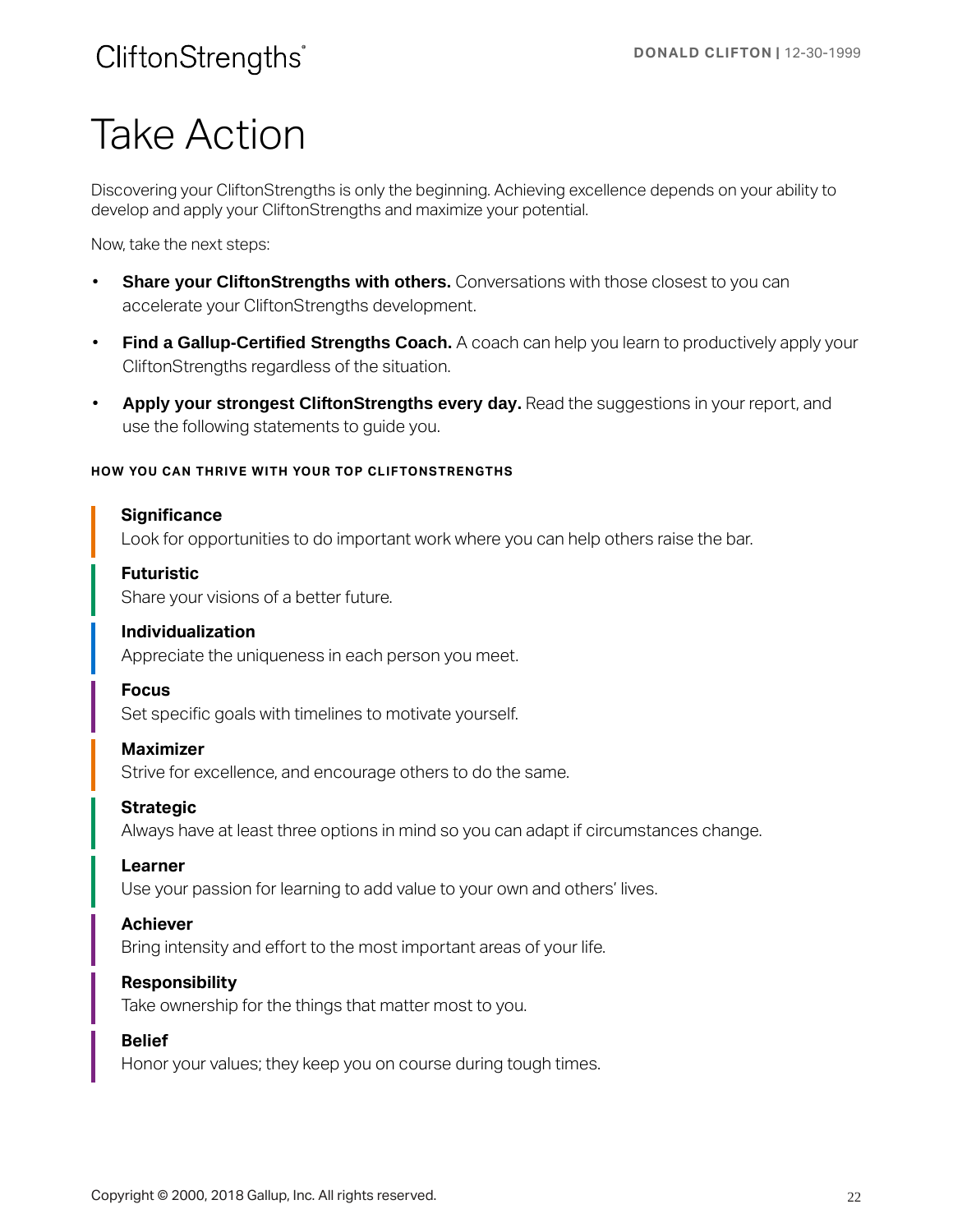# Your CliftonStrengths 34 Theme **Sequence**

#### 1. Significance

#### INFLUENCING

People exceptionally talented in the Significance theme want to make a big impact. They are independent and prioritize projects based on how much influence they will have on their organization or people around them.

#### 2. Futuristic

#### STRATEGIC THINKING

People exceptionally talented in the Futuristic theme are inspired by the future and what could be. They energize others with their visions of the future.

#### 3. Individualization

#### RELATIONSHIP BUILDING

People exceptionally talented in the Individualization theme are intrigued with the unique qualities of each person. They have a gift for figuring out how different people can work together productively.

#### 4. Focus

#### EXECUTING

People exceptionally talented in the Focus theme can take a direction, follow through and make the corrections necessary to stay on track. They prioritize, then act.

#### 5. Maximizer

#### INFLUENCING

People exceptionally talented in the Maximizer theme focus on strengths as a way to stimulate personal and group excellence. They seek to transform something strong into something superb.

### 6. Strategic

#### STRATEGIC THINKING

People exceptionally talented in the Strategic theme create alternative ways to proceed. Faced with any given scenario, they can quickly spot the relevant patterns and issues.

#### 7. Learner

#### STRATEGIC THINKING

People exceptionally talented in the Learner theme have a great desire to learn and want to continuously improve. The process of learning, rather than the outcome, excites them.

#### 8. Achiever

#### EXECUTING

People exceptionally talented in the Achiever theme work hard and possess a great deal of stamina. They take immense satisfaction in being busy and productive.

#### 9. Responsibility

#### EXECUTING

People exceptionally talented in the Responsibility theme take psychological ownership of what they say they will do. They are committed to stable values such as honesty and loyalty.

### 10. Belief

#### EXECUTING

People exceptionally talented in the Belief theme have certain core values that are unchanging. Out of these values emerges a defined purpose for their lives.

### 11. Analytical

#### STRATEGIC THINKING

People exceptionally talented in the Analytical theme search for reasons and causes. They have the ability to think about all of the factors that might affect a situation.

### 12. Competition

#### INFLUENCING

People exceptionally talented in the Competition theme measure their progress against the performance of others. They strive to win first place and revel in contests.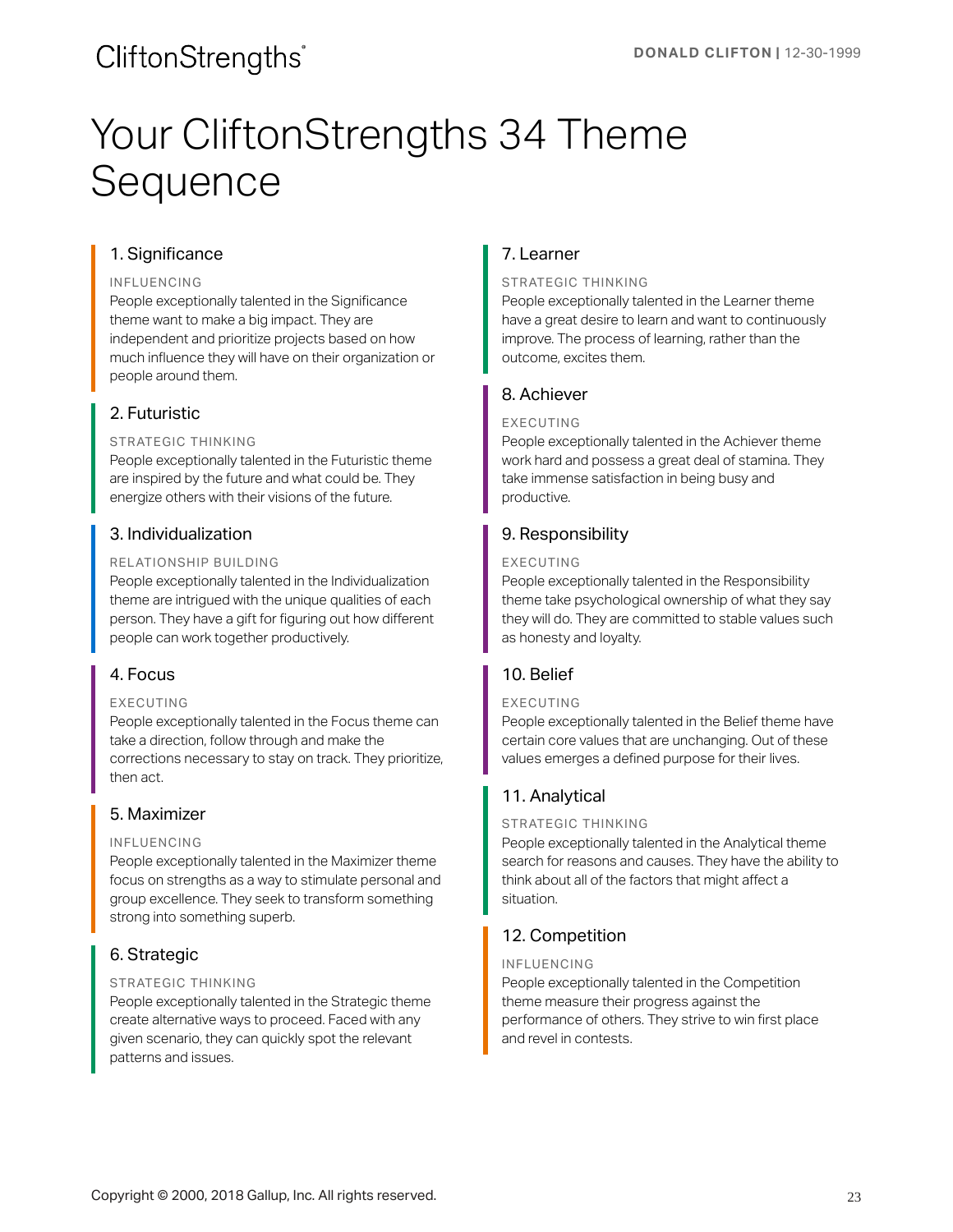#### 13. Activator

#### INFLUENCING

People exceptionally talented in the Activator theme can make things happen by turning thoughts into action. They want to do things now, rather than simply talk about them.

#### 14. Self-Assurance

#### INFLUENCING

People exceptionally talented in the Self-Assurance theme feel confident in their ability to take risks and manage their own lives. They have an inner compass that gives them certainty in their decisions.

#### 15. Discipline

#### EXECUTING

People exceptionally talented in the Discipline theme enjoy routine and structure. Their world is best described by the order they create.

#### 16. Communication

#### INFLUENCING

People exceptionally talented in the Communication theme generally find it easy to put their thoughts into words. They are good conversationalists and presenters.

#### 17. Arranger

#### EXECUTING

People exceptionally talented in the Arranger theme can organize, but they also have a flexibility that complements this ability. They like to determine how all of the pieces and resources can be arranged for maximum productivity.

#### 18. Intellection

#### STRATEGIC THINKING

People exceptionally talented in the Intellection theme are characterized by their intellectual activity. They are introspective and appreciate intellectual discussions.

#### 19. Positivity

#### RELATIONSHIP BUILDING

People exceptionally talented in the Positivity theme have contagious enthusiasm. They are upbeat and can get others excited about what they are going to do.

#### 20. Ideation

#### STRATEGIC THINKING

People exceptionally talented in the Ideation theme are fascinated by ideas. They are able to find connections between seemingly disparate phenomena.

### 21. Woo

#### INFLUENCING

People exceptionally talented in the Woo theme love the challenge of meeting new people and winning them over. They derive satisfaction from breaking the ice and making a connection with someone.

#### 22. Input

#### STRATEGIC THINKING

People exceptionally talented in the Input theme have a need to collect and archive. They may accumulate information, ideas, artifacts or even relationships.

#### 23. Deliberative

#### EXECUTING

People exceptionally talented in the Deliberative theme are best described by the serious care they take in making decisions or choices. They anticipate obstacles.

#### 24. Developer

#### RELATIONSHIP BUILDING

People exceptionally talented in the Developer theme recognize and cultivate the potential in others. They spot the signs of each small improvement and derive satisfaction from evidence of progress.

#### 25. Relator

#### RELATIONSHIP BUILDING

People exceptionally talented in the Relator theme enjoy close relationships with others. They find deep satisfaction in working hard with friends to achieve a goal.

### 26. Connectedness

#### RELATIONSHIP BUILDING

People exceptionally talented in the Connectedness theme have faith in the links among all things. They believe there are few coincidences and that almost every event has meaning.

### 27. Command

#### INFLUENCING

People exceptionally talented in the Command theme have presence. They can take control of a situation and make decisions.